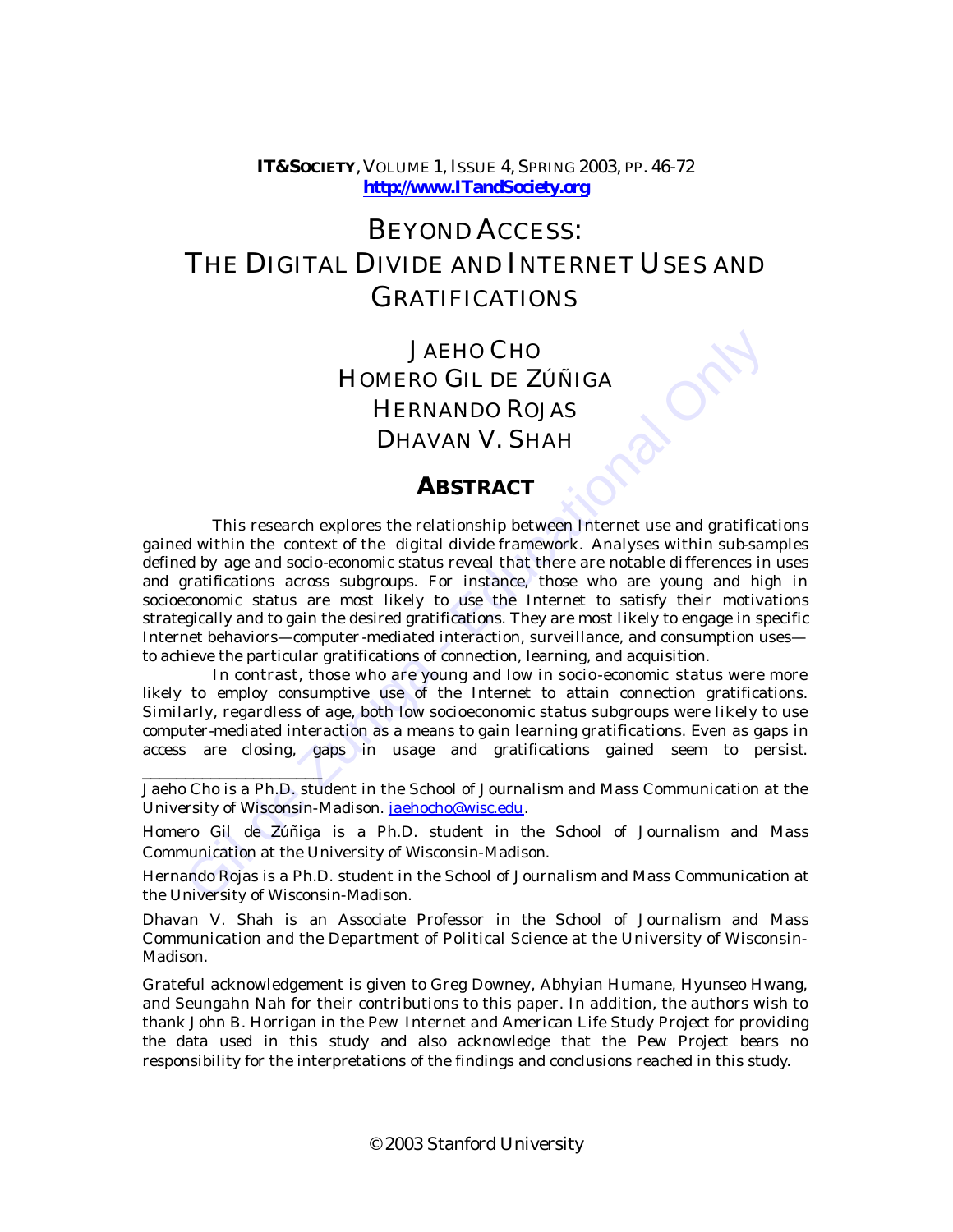Increased access to computer-mediated-technologies, such as the Internet, has extended Americans' informational and interactive capabilities. The latest Department of Commerce/National Telecommunications and Information Administration (NTIA) data (collected as part of the Current Population Survey with over 50,000 households), show that for the first time, over 50% of all Americans have home "Internet access." The Bush administration has interpreted these data as evidence that there is no longer a "digital divide" in the U.S. Others vehemently disagree with this conclusion, citing the fact that roughly half of Americans remain "disconnected" at home (Borgida et al. 2002; Gil de Zúñiga 2003; Jackson et al. 2001).

As an increasing number of citizens use the Internet for communication, entertainment, shopping, and information, simple "connectedness" measures focusing on Internet access and time spent online are no longer sufficient to gauge whether a "divide" still characterizes the digital world. Although the varied features of the Internet and the ever-changing face of Internet technology makes it difficult to examine the use and effects of the Internet, research needs to reconceptualize the digital divide to reflect the varied uses people make of the Internet and the specific gratifications gained from these interactions.

ericans remain assomenced at nome usorgata et at. *zooz*; Gui de Zuni<br>
as, Jackson et al. 2001).<br>
As an increasing number of citizens use the Internet for communication<br>
As an increasing number of citizens use the Internet Based on national survey data collected by the Pew Internet and American Life Project during March of 2000, this article examines how differences in age and socio-economic status result in qualitatively different patterns of the Internet uses and gratifications derive from its use. These data provide rich measures of online activities, which this study attempts to relate to functional gratifications gained from various types of online behavior. We structure our analysis through the lens of recent work on the digital divide and more longstanding research on media uses and gratifications (e.g. Katz et al. 1974).

## **LITERATURE REVIEW: DIGITAL DIVIDE**

The Internet and cyberspace may not have fully reached their potential to create the large-scale social change some have argued it would provide. However, rapid expansion has generated new social status (Schiller 2000) and added layers of opportunities to human relationships, communication, information and, ultimately, user behavior. This expansion of the new technologies has raised concerns about equitable access in under-served social sectors in what is known as the digital divide—i.e., the divide between those with access to the Internet and those without access to the opportunities such "connectedness" provides.

However, the digital divide is more than an issue of access. It is a sociological phenomenon reflecting broader social, economic, cultural, and learning inequalities. Most of the studies clearly illustrate that a range of factors and contextual characteristic are responsible for differences. No single factor—gender, age, race, education, income or geographic location—can alone shed sufficient light on the issue to fully explain the access gap (Wahl et al. 2000). Yet research has documented the importance of basic factors, individually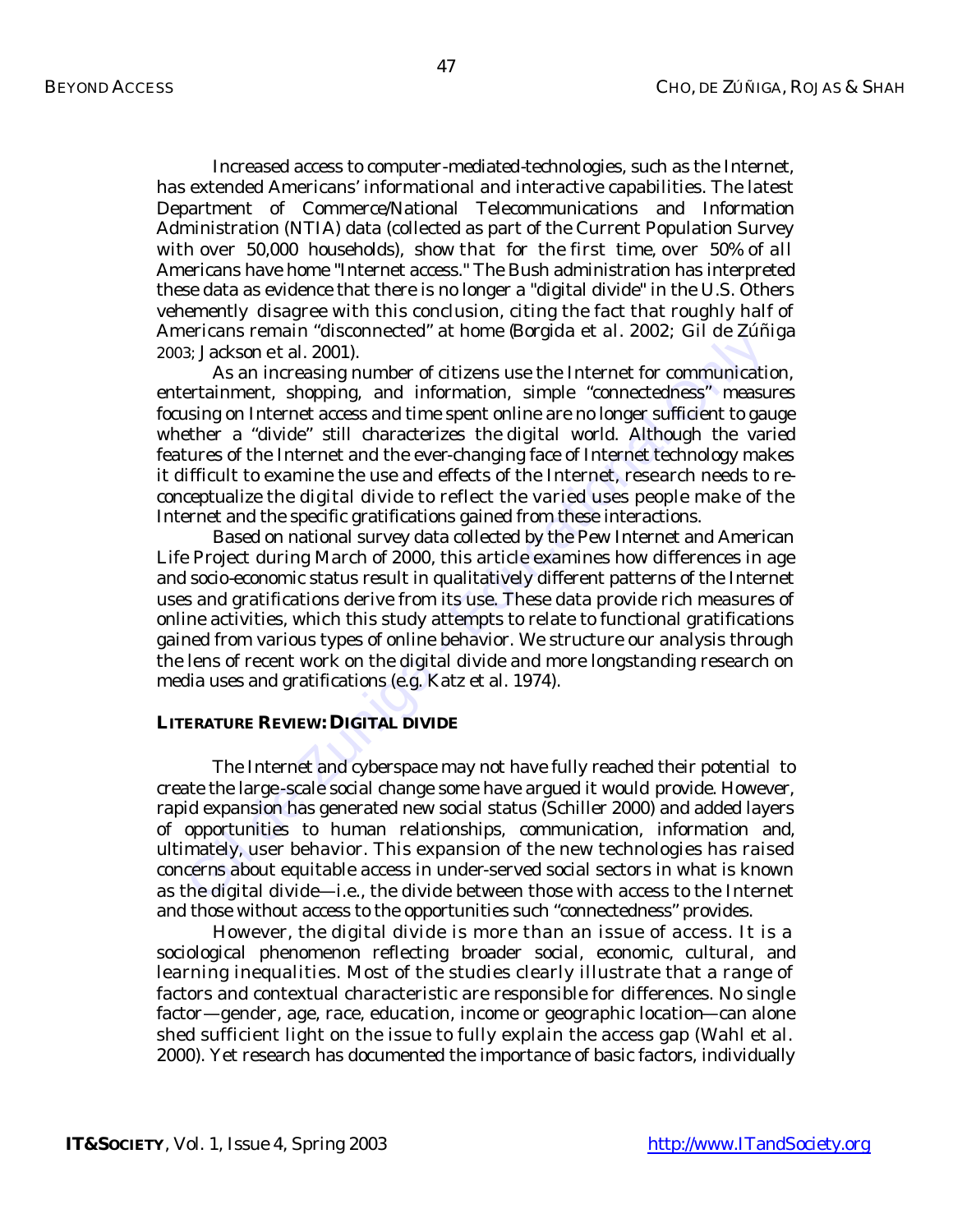and in combination, on the digital divide (Hirt, Murray, and McBee 2000; Hoffman and Novak 1998, 1999; Howard et al. 2001; Kavanaugh and Patterson 2001; Nie and Erbring 2000).

In addition, recent research has attempted to expand the conception of the divide to move beyond access to consider issues of proficiency and satisfaction. Even if gaps have diminished in terms of access (Katz et al. 2001; Smolenski 2000), significant gaps may remain in terms of patterns of use and gratifications gained (Lazarus and Mora 2000; Norris 2001). Many researchers and technologists argue that these gaps remain a persistent problem to this day, especially in terms of age and socio-economic status, with the poor and elderly remaining the most "disconnected" from the virtual world. This article moves beyond the "access gap" to the "uses and gratifications gap" considering a motivational approach that has been employed to explore how people use the media and communication technologies.

### **USES AND GRATIFICATIONS PERSPECTIVE**

According to the uses-and-gratifications perspective, communication needs interact with social and psychological factors to produce motives for media use (Rosengren 1974). In other words, people use media strategically. They employ different media for different purposes and, more importantly, they select among media choices based on how well each option helps them meet specific needs or goals (Katz, Gurevitch, and Haas 1973; Katz et al. 1974).

is exercution and per unit uses gays remain a persistent pronounce and education is the example in the moor and educations and station and the "access agap" to the "uses and gratifications gap" considering the mord the "ac Underlying this perspective is the notion that people are motivated by a desire to fulfill certain *needs*. So rather that asking how media use influences users, a uses-and-gratifications perspective asks how users' basic needs influence users' media choices. It is important to note that the media choices that people make are motivated by the desire to satisfy a wide variety of functions: entertainment, diversion, social connection, personal identity, information and the like. Much of the research on uses and gratifications has been concerned with identifying the specific gratifications satisfied by the use of media (Rubin 1994; Swanson 1992). The first assessments on this topic were made by Herzog (1944), who coined the term "uses and gratifications" to explain the specific dimensions of satisfaction of the audiences, particularly on radio. Following this inquiry, mass communication scholars studied these effects on other media such as newspapers, television, VCRs, and electronic bulletin boards (Eighmey and McCord 1998; Rubin 1994); for a comprehensive summary of the literature (see Rubin 2002).

When a new medium is used for the same purpose as an older medium, the new medium potentially functions as an alternative to the older one. Audiences may choose between them by determining which one better satisfies particular needs (Rosengren and Windahl 1972; Williams, Rice, and Rogers 1988; Wright 1960; see also McCombs 1972). Thus, analysts must begin by identifying the social and psychological needs media can satisfy, and then assess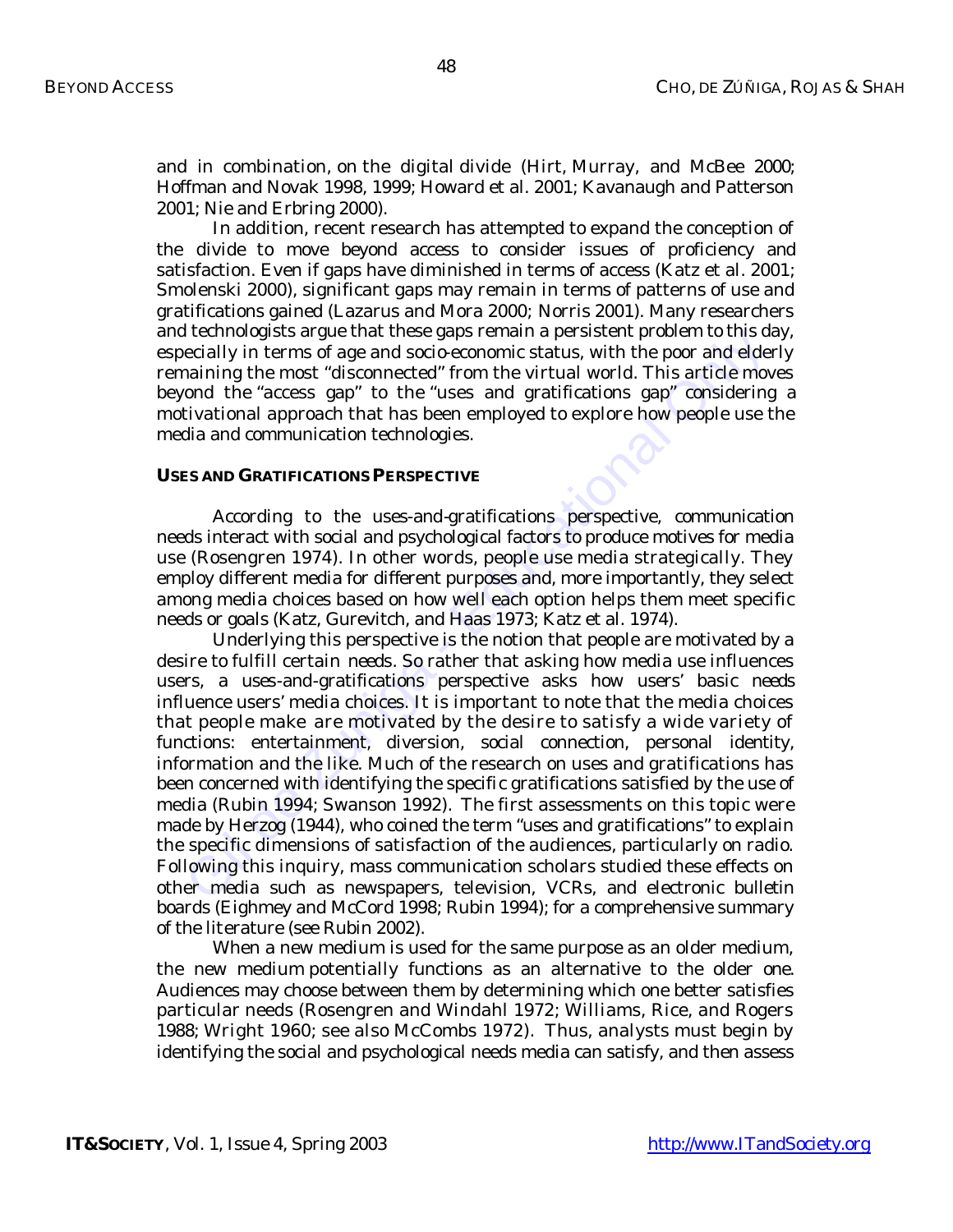whether or not the Internet can satisfy those needs. Katz, Gurevitch, and Haas (1973) offer a typology of needs of media users that can be expressed as:

- *Cognitive Needs*—For information, knowledge, and understanding of our environment.
- *Affective Needs*—For aesthetic, pleasurable, and emotional experiences.
- *Personal Integrative Needs*—For credibility, confidence, stability, and personal status.
- *Social Integrative Needs*—For contact with family, friends, and the world.
- *Escapist Needs*—For escape, diversion, and tension release.

• Social Integrative Needs—For contact with family, friends, and world.<br>• Escapist Needs—For escape, diversion, and tension release.<br>• It would seem that the Internet is actively used to satisfy many of the<br>ds because mos It would seem that the Internet is actively used to satisfy many of these needs because most Internet navigation is motivated by the desire to locate content via search engines by clicking on the hypertext links that appear on most pages. These acts are indicative of how active the typical Internet user is. Unlike television use, where it could be argued that viewers are often guided by habit, convenience, or inertia rather than by self-reflective selection, Internet use is characterized by frequent choice and greater reflection on the value of what is encountered in relation to the gratification sought. In this way, the Internet may be a medium that more readily allows users to meet their desires, whether for good or ill.

## **GRATIFICATIONS GAINED FROM INTERNET USE**

The arrival of any "new technology" stimulates hypotheses about the future implications of its use and its contribution to society. For the Internet, scholars have staked opposite extremes, with some welcoming its arrival (Rheingold 1994; Newhagen and Rafaeli 1996; Morris and Ogan 1996) and others fearing it (Calcutt 1999; Cuban 1986; Healy 1998; Oppenheimer 1997). Although there has been a tremendous amount of speculation about the social and personal consequences of Internet use, little research has systematically examined the implications of the unique uses that individuals make of the Internet. It is in these differences that research can document the broader implications of sociological disparities in Internet use.

For example, December (1996) identifies three broad categories for why people use the Internet: communication, interaction, and information. Likewise, Eighmey and McCord (1998) find some support for their contention that people employ the Internet to satisfy the same needs that they bring to their consumption of other media. Newhagen and Rafaeli (1996) have suggested that Internet usage may have high utility because of its "mutability," or what Newhagen calls its "chameleon-like character." The diversity of content is much greater on the Internet than on traditional electronic media. While television,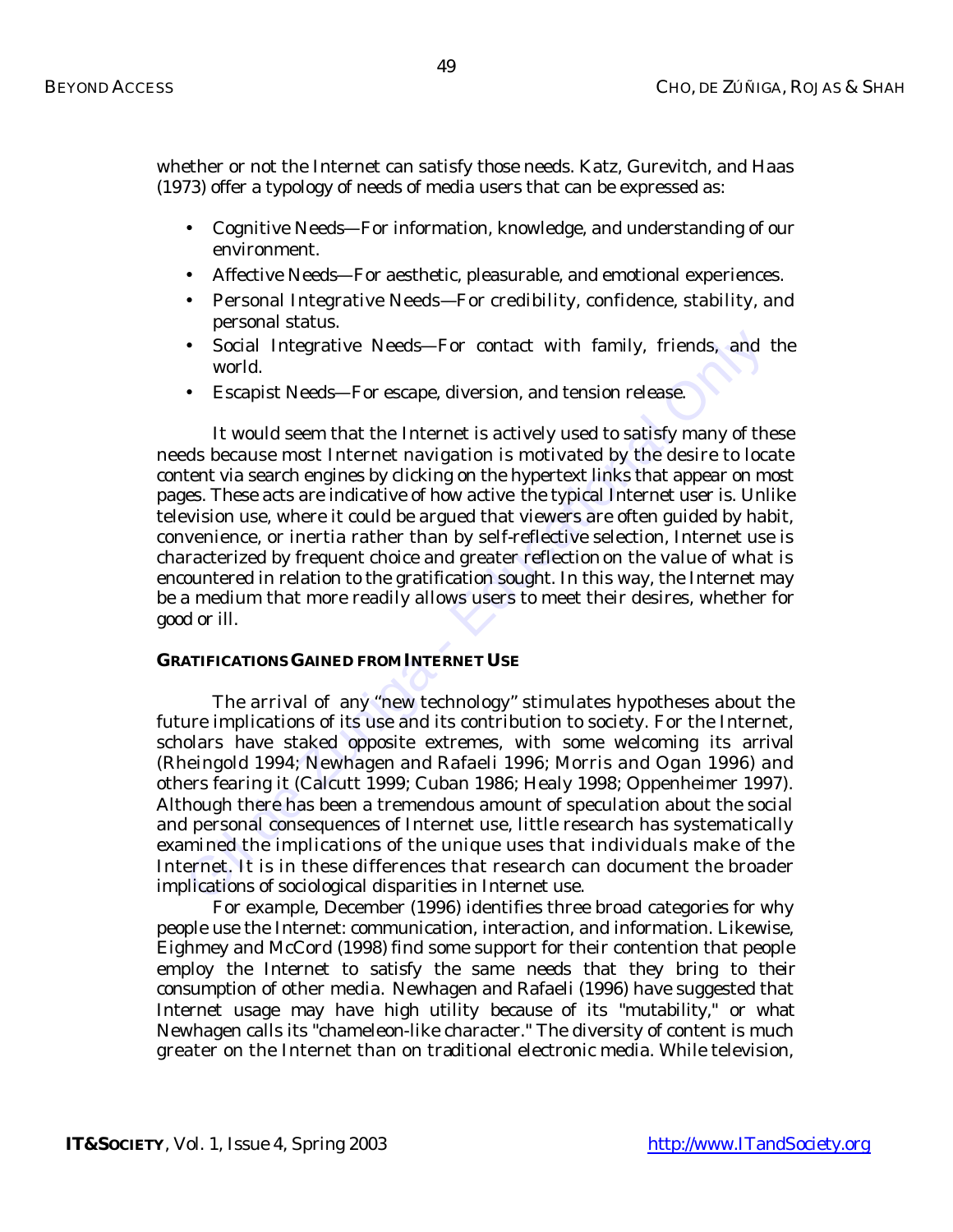radio, and (to a lesser degree) print media are subject to regulatory and societal scrutiny, the Internet is virtually unregulated. Because of this, the Internet quite literally has something for everybody. The fact that this range of material is available at schools, libraries, workplaces and at home would suggest that people can use the Internet to satisfy a diverse set of motives across a range of social contexts.

sequences (coler and wear stress). Shart et al. 2001). Inis is also true or<br>necting gratification, as suggested by scholars interested in computing<br>diated communication and social connectedness (Gershuny 1983). Inde<br>one th The salience of information seeking, or what is referred to as *learning gratification*, has been well documented in explaining Internet use and its consequences (Chen and Wells 1999; Shah et al. 2001). This is also true of the *connecting gratification*, as suggested by scholars interested in computermediated communication and social connectedness (Gershuny 1983). Indeed, among the first examinations of the Internet from a uses-and-gratifications perspective by Rafaeli (1986) sought to establish the needs satisfied by electronic bulletin boards. Since then, different research has focused on a relatively narrow set of gratifications: Eighmey and McCord (1998) emphasized informational and social uses; Korgaonkar and Wolin (1999) added entertainment and escapism; Ko (2002) supplemented this with diversion and interactivity. Leading uses-and-gratifications scholars (see Ferguson and Perse 2000; Papacharissi and Rubin 2000) focused on the following functions: information, entertainment, personal utility, and interpersonal integration.

To date, research has only related motivations with certain uses; the gratifications gained from these uses remaining unclear, especially within the context of factors that have predicted the access divide. This issue will be examined with two primary research questions:

- *RQ1: How do patterns of Internet use relate to specific gratifications gained from these uses?*
- *RQ2: Do these patterns change within subgroups as defined by age and socio-economic status?*

### **METHODS**

*Data:* The data analyzed in this study were collected as a part of the Pew Internet and American Life Study in 2000. Telephone interviews were conducted with a probability sample of 43,224 adults, 18 years of age or older over the year of 2000. A variant of random digit dialing was used in order to include unlisted numbers in the sample (see Pew Internet and American Life Study 2000 for more details). The Year 2000 Tracking Dataset catalogues the attitudes and activities of Americans who used the Internet.

Data collected particularly in March 2000 were selected for the present analyses because March data provide the richest sets of measures for Internet activities and gratifications gained. Then, our analyses were limited to respondents who were Internet users, for two reasons: 1) the focus is not on the digital divide as traditionally defined in terms of access, but in terms of patterns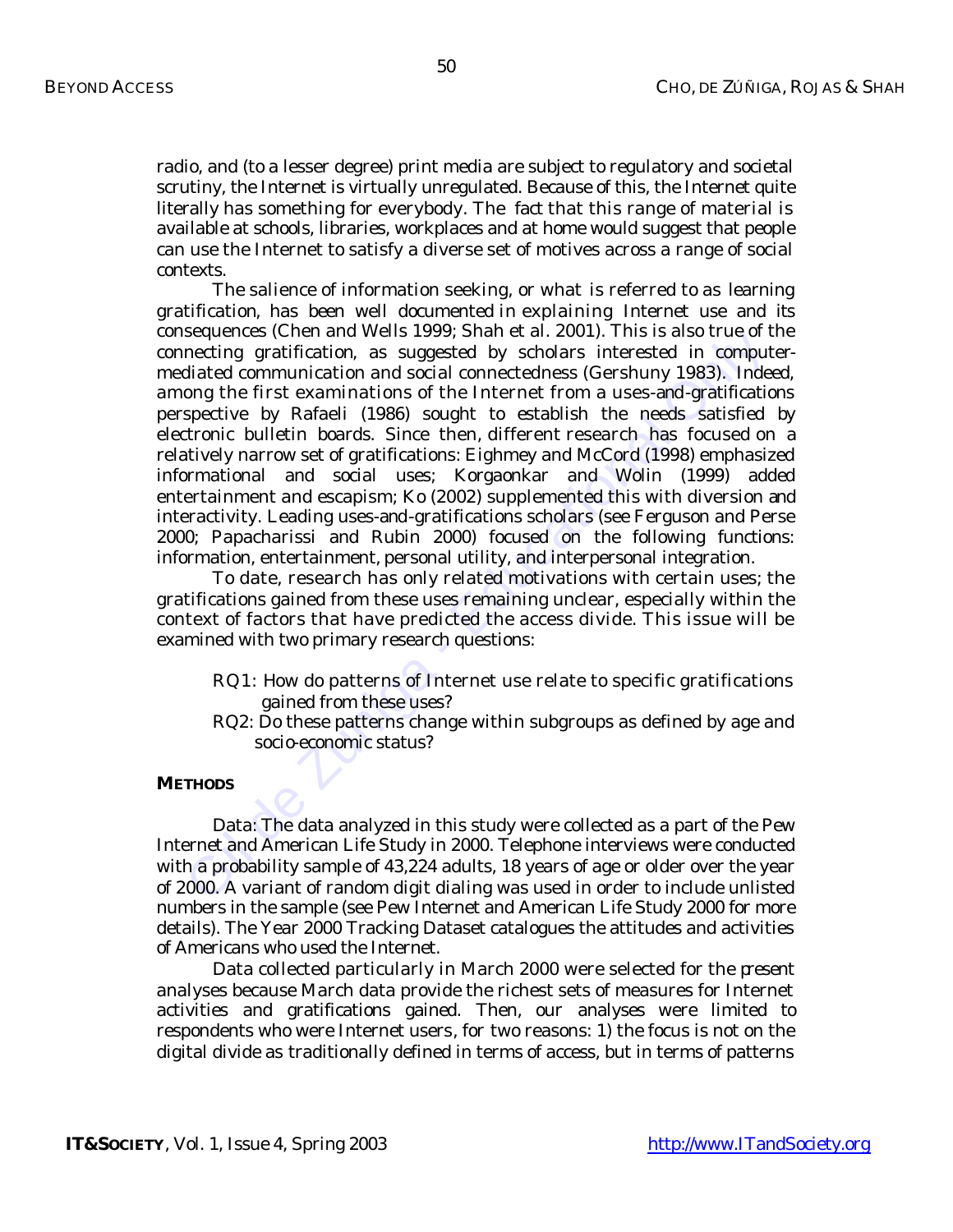of use, and 2) it makes little sense to examine the gratifications gained from Internet use among people who do not use the medium with any regularity. Accordingly, the analysis focuses on patterns of Internet use and gratifications defined by the most persistent digital divide categories of age and socioeconomic status. These individuals (n=2,752) constituted 45 percent of the total sample in March survey.<sup>i</sup>

## **MEASURES**

*Criterion variables*: Internet use gratification was measured by a battery of items tapping how much respondents thought the Internet had improved diverse abilities. Three gratifications were identified from the factor analysis that paralleled three of the four gratifications outlined in prior research: gratification related to social connection, learning, and personal acquisition.

Subsequent tests for reliability of each index indicate acceptable values for Cronbach's alpha and mean inter-item correlation. Connection gratification was calculated by summing up the scores of two items: connections to members of one's family and connections to one's friends ( $\alpha = .70$ ; mean inter-item  $r = .54$ ). Learning gratification was measured by two items  $(\alpha = 0.54)$ ; mean inter-item  $r = 0$ .37). Respondents were asked how much the Internet had improved the way they got information about health care and their ability to learn about new things. Acquisition gratification was measured by two items as well: ability to shop and the way respondents manage their finances ( $\alpha$  = .52; mean inter-item *r*  $=.35).$ 

*Criterion variables*: Internet use gratification was measured by a batt<br>tems tapping how much respondents thought the Internet had improverse a<br>bilities. Three gratifications were identified from the factor analy<br>tificat *Control variables*: There were two sets of control variables: demographics and basic access factors. Five demographic variables were included as exogenous controls in our model—respondent's gender (dummy variable with female coded 1), age, race (dummy variable with white coded 1), level of education, and income (See Appendix A: Question Wording for exact wording). Basic access factors were also controlled to rule out their potential impact on the relationship among the variables of our interest. Internet access location (whether or not respondents used the Internet at home), frequency of Internet use (how often respondents used the Internet), length of Internet use (how long respondents have used the Internet), and email use (whether or not respondents used email) were controlled.

*Antecedent variables*: Both exploratory factor analysis and reliability tests were performed in order to identify patterns of Internet use. Three types of Internet activities were identified in the factor analysis: surveillance use, consumption uses, and social interaction uses. Surveillance use of the Internet was measured by using five items ( $\alpha$  = .55; mean inter-item  $r$  = .20). Respondents were asked if they ever did any of the following when they went online: 1) got news online, 2) did research for school or training, 3) checked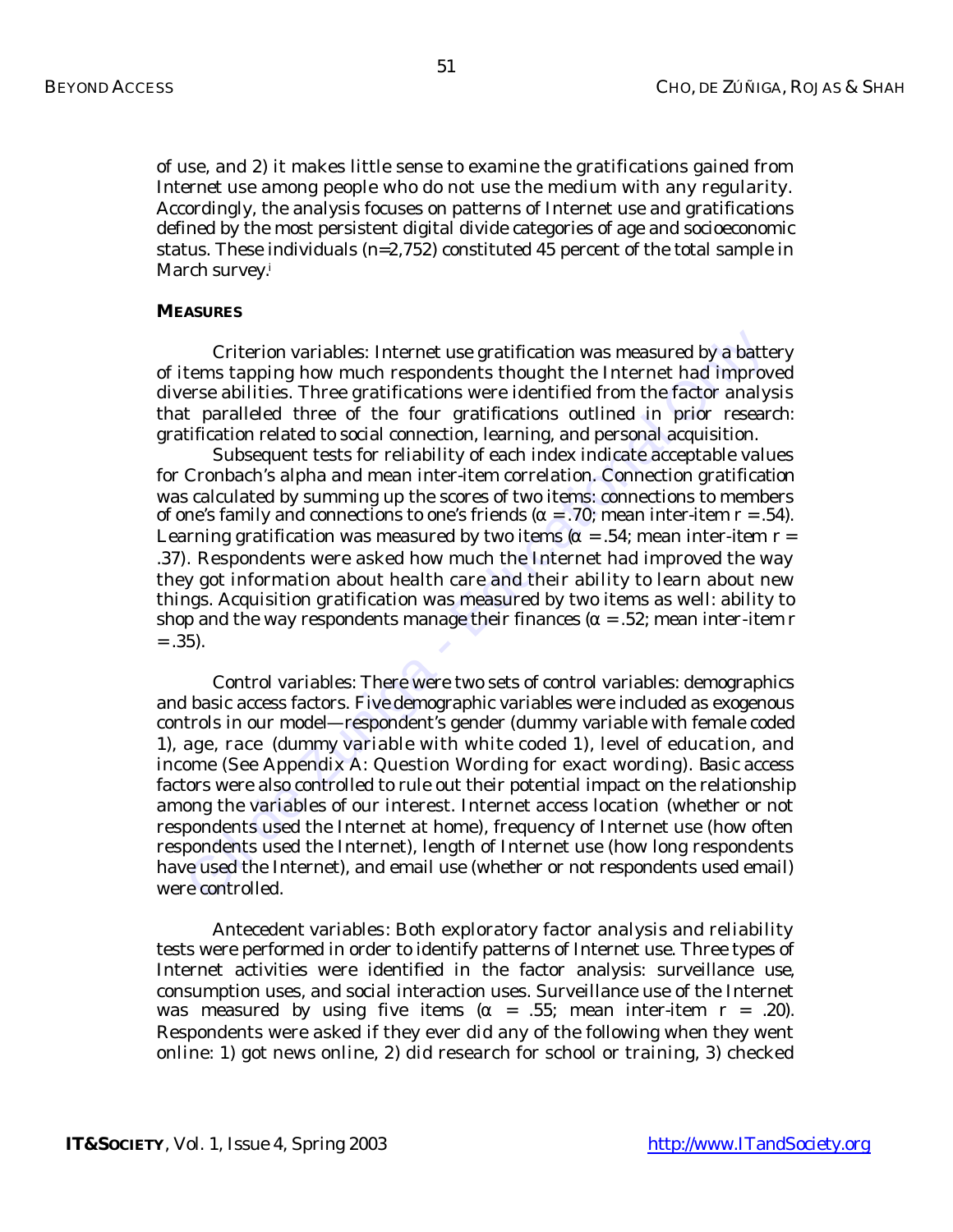weather reports and forecasts, 4) worked or researched online for one's job, and 5) looked for news or information about politics and the campaign. An additive scale was created based on these five items.

Consumptive use of the Internet was measured by three items  $(\alpha = 0.62)$ ; mean inter-item  $r = .35$ ). Respondents were asked if they ever did any of the following when they went online: 1) got information about travel, such as checking airline ticket prices or hotel rates, 2) bought a product online, such as books, music, toys or clothing, and 3) bought or made a reservation for a travel service, like an airline ticket, hotel room, or rental car.

Social interaction use was measured by three additive items  $\alpha = .57$ ; mean inter-item *r* = .31). Respondents were asked if they ever: 1) sent "instant messages" to someone who's online at the same time, 2) took part in "chat rooms" or online discussions with other people, and 3) played a game online. Given that the variables are all dichotomous measures, the somewhat low alphas are not viewed as a threat to validity. Rather, the mean inter-item correlations indicate reasonable levels of internal consistency, even though some of these behaviors may preclude or displace others.

### **ANALYTIC FRAMEWORK**

vice, like an arrime ticket, notel room, or rental car.<br>
Social interaction use was measured by three additive items ( $x = 0$ ) and "instessages" to someone who's online at the same time, 2) took part in "chem smaller and t First, path-modeling techniques were employed among the sub-sample of Internet users to provide overall patterns of how different types of Internet use are associated with various gratifications gained. Then, the patterns of relationship between Internet use and gratification gained were examined for differences that depend on the two most important individual-level factors in the persistent digital divide—socio-economic status and age. Socio-economic status was constructed by combining income and education, both of which were standardized from 0 to 1. Socio-economic status and age were dichotomized at the median value. These two dichotomies create the four subgroups (shown in Table 1): high SES-young (N=547), high SES-old (N=745), low SES-young (N=749), and low SES-old  $(N=507)$ .<sup>ii</sup> The path-modeling techniques were then re-applied to these four subgroups.

*Results:* Prior to examining the relationships among Internet uses and gratifications, simple descriptive statistics were computed to examine differences across the four sub-samples. Specifically, the degree to which these four groups differed in their patterns of Internet use was examined, along with the gratifications gained. These results are presented in Table 2, which presents the mean scores on the antecedent and criterion variables described above and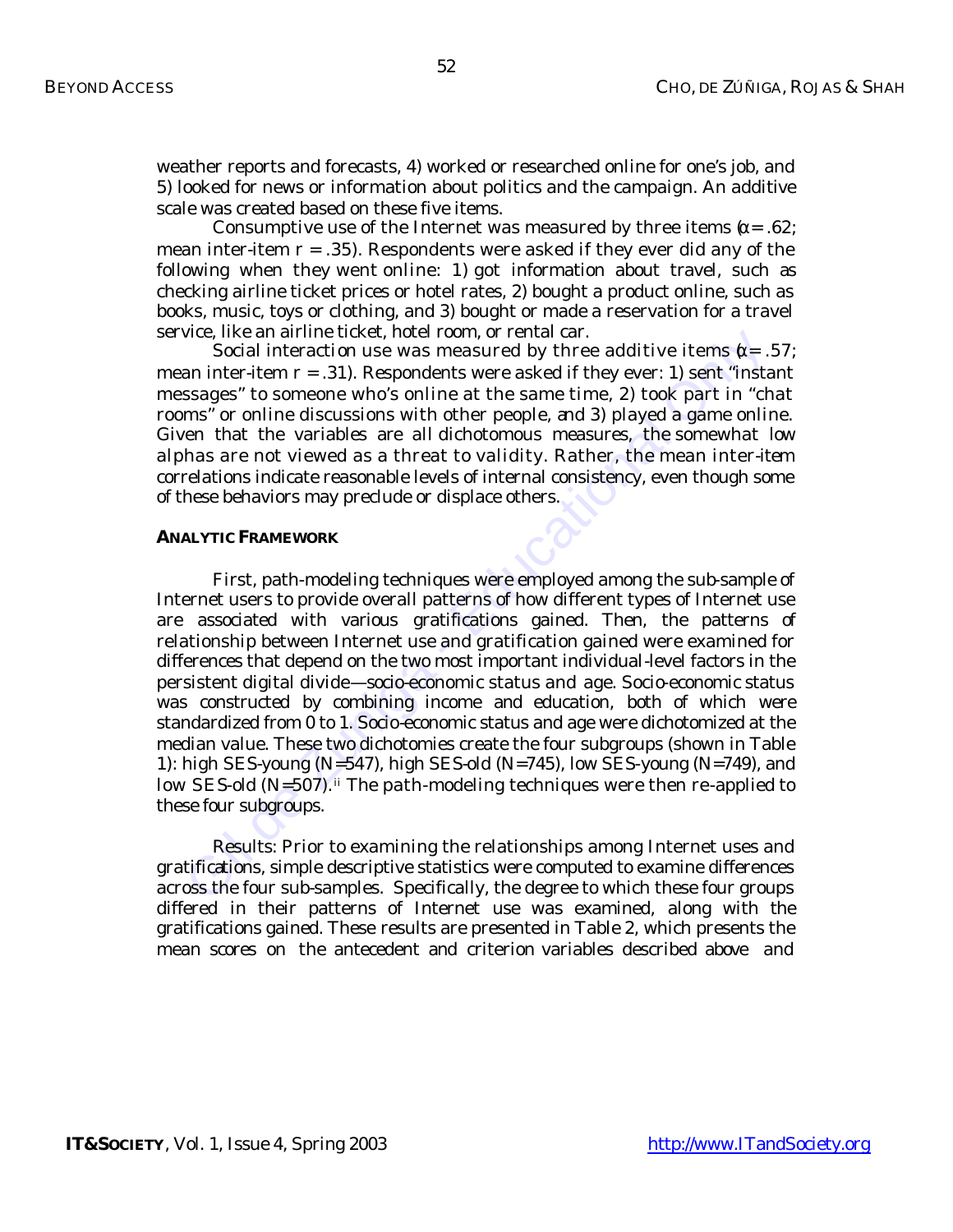| Group                                                                                                           | <b>Education</b>               | (n)   | Income     | Age | Female |  |
|-----------------------------------------------------------------------------------------------------------------|--------------------------------|-------|------------|-----|--------|--|
| 1. Low SES-Young                                                                                                | <b>High School</b><br>Graduate | (749) | 30-40.000  | 27  | 54.1 % |  |
| 2. Low SES-Old                                                                                                  | <b>High School</b><br>Graduate | (507) | 40-50.000  | 47  | 53.8%  |  |
| 3. High SES-Young                                                                                               | College Graduate               | (547) | 50-75,000  | 29  | 50.5 % |  |
| 4. High SES-Old                                                                                                 | College Graduate               | (745) | 75-100,000 | 46  | 43.4 % |  |
| 1. Entries for education, income, and age are median values.<br>2. Entries for female are percentage of female. |                                |       |            |     |        |  |

**TABLE 1: DEMOGRAPHIC PROFILE FOR EACH SUBGROUP**

ES-Old College Graduate (745) 75-100,000 46<br>
for education, income, and age are median values.<br>
for female are percentage of female.<br>
for female are percentage of female.<br>
exes these scores against the overall mean for al indexes these scores against the overall mean for all Internet users in the sample. The results indicate that young-high SES subgroup is characterized as using the Internet, mostly for the purpose of surveillance (mean=2.9) and consumption (mean=2.0), followed by the old-high SES. In contrast, old-low SES subgroup was the lowest for both surveillance (mean=2.3) and consumptive (mean=1.3) use of the Internet. When it comes to Internet use for interaction, young-low SES subgroup had the highest (mean=1.5), followed by young-high SES subgroup while the old-high SES showed the lowest mean score (.8). In contrast to the results for Internet uses, there are few differences in gratifications gained across the four subgroups with mean scores close to that for whole sample. Thus, the gaps in patterns of use do not extend to gratifications, raising the possibility that distinct uses contribute to multiple gratifications.

*Path Analysis:* Before relating these variables to one another, each measure was residualized on a set of controls as shown in Table 3. That is, in order to rule out potential confounding variables, a residualized covariance matrix was employed as input in the path models. To construct the residualized matrix, the six variables of our interest, Internet use and gratifications, were regressed onto the sets of control variables. These regressions produce residuals, the part not explained by the controls, with which a covariance matrix was constructed to be analyzed. In so doing, we can assume that the models control for the variables used to create the residuals. Outputs of the regression analyses were reported in order to note how much variance in the Internet use and gratification variables were explained by the control variables (See Tables 3-7 and Appendix B, Tables I-IV).

First, sizable amounts of variance in patterns of Internet use were explained by demographic variables (i.e., gender, age, income, education, and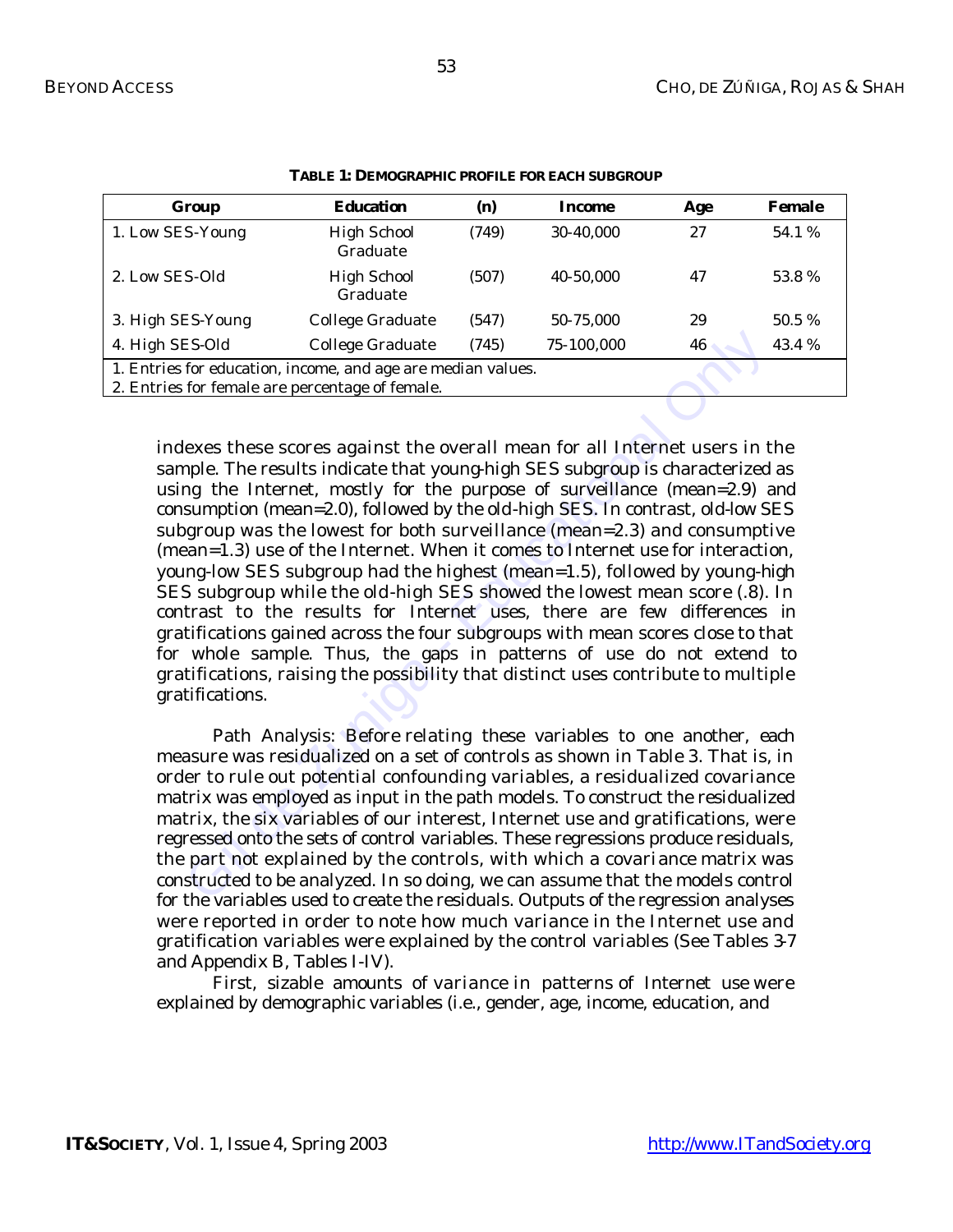| <b>SUBGROUPS</b>                                                 |                             |                |                |                         |                     |                      |  |  |
|------------------------------------------------------------------|-----------------------------|----------------|----------------|-------------------------|---------------------|----------------------|--|--|
|                                                                  | a) Patterns of Internet Use |                |                | b) Gratification Gained |                     |                      |  |  |
|                                                                  | 1.Surveillance              | 2. Interaction | 3. Consumption | <b>4.Learning</b>       | <b>5.Connection</b> | <b>6.Acquisition</b> |  |  |
| <b>Low SES-Young</b>                                             | 2.6(1.4)                    | 1.5(1.1)       | 1.5(1.2)       | 2.6(0.6)                | 2.7(0.6)            | 1.9(0.6)             |  |  |
| <b>Low SES-Old</b>                                               | 2.3(1.5)                    | 1.0(1.0)       | 1.3(1.1)       | 2.6(0.6)                | 2.7(0.6)            | 1.8(0.5)             |  |  |
| <b>High SES-Young</b>                                            | 2.9(1.4)                    | 1.0(1.0)       | 2.0(1.3)       | 2.6(0.5)                | 2.7(0.6)            | 2.1(0.6)             |  |  |
| <b>High SES-Old</b>                                              | 2.8(1.5)                    | 0.8(0.9)       | 1.9(1.3)       | 2.6(0.5)                | 2.7(0.6)            | 2.0(0.6)             |  |  |
| <b>Total Sample</b>                                              | 2.7(1.5)                    | 1.1(1.0)       | 1.7(1.3)       | 2.6(0.6)                | 2.7(0.6)            | 2.0(0.6)             |  |  |
| Entries are mean values with standard deviations in parenthesis. |                             |                |                |                         |                     |                      |  |  |

|  |  | TABLE 2: DIFFERENCES IN INTERNET USES AND GRATIFICATIONS GAINED ACROSS THE |  |
|--|--|----------------------------------------------------------------------------|--|
|  |  | $C$ in $C$ n $C$ in $C$                                                    |  |

race) and basic access factors (i.e., Internet use frequency, length of Internet use, Internet access location, and email use). In the analysis of all Internet users, variance explained ranged from 16% to 22%. The amount of variance explained in patterns of Internet use differed considerably across the four subgroups. Both surveillance and interaction uses of the Internet were explained most in the young, high-SES subgroup (23% and 18% respectively) and least in the young, low-SES one (12% and 11% respectively). In contrast, consumptive use of the Internet was explained most in the old, high-SES subgroup (27%) and least in its low-SES counterpart (14%).

**a** 28 (1.5) 0.8 (0.9) 1.9 (1.5) 1.9 (1.5) 2.8 (0.5) 2.7 (1.6) 2.8 (2.7 (1.6) 2.7 (1.5) 2.7 (1.6) 2.7 (1.6) 2.7 (1.6) 2.7 (1.6) 2.7 (1.6) 2.7 (1.6) 2.7 (1.6) 2.7 (1.6) 2.7 (1.6) 2.7 (1.6) 2.7 (1.6) 2.7 (1.6) 2.7 (1.6) 2.7 In terms of surveillance (column a1 in Table 3) uses, age, education, frequency of Internet use, and length of Internet use accounted for most of this variance in Table 3, with age being particularly important among older respondents and education particularly important among younger respondents. For consumptive uses (column a3), income, education, and basic access factors were dominant predictors, though the relative power of these variables differs considerably across subgroups. Finally, social interaction (column a2) via the Internet is negatively predicted by age and education and is positively predicted by frequency and location of Internet use. Education and home use consistently predicted consumptive uses of the Internet across all subgroups.

On the other hand, somewhat different patterns were detected in relation to gratifications gained. Two sets of variables, demographics and basic access factors, in the whole sample model explained 15% and 12% of variance in connection (column b5) and acquisition gratification (b6) respectively, but only 3% variance in learning gratification (b4). The same pattern was detected in the subgroup models shown in Appendix B, Tables i-iv. However, worth noting is that all types of gratifications were best explained in Table B ii for the old, low-SES subgroup (23%, 14% and 9% for connection, acquisition, and learning gratification respectively) while regression models on the young, low-SES subgroup explained the least amount of variances in connection (16%) and acquisition gratification (7%). Also, learning gratification was explained least in the young, high-SES subgroup model, shown in Appendix B, Table iii.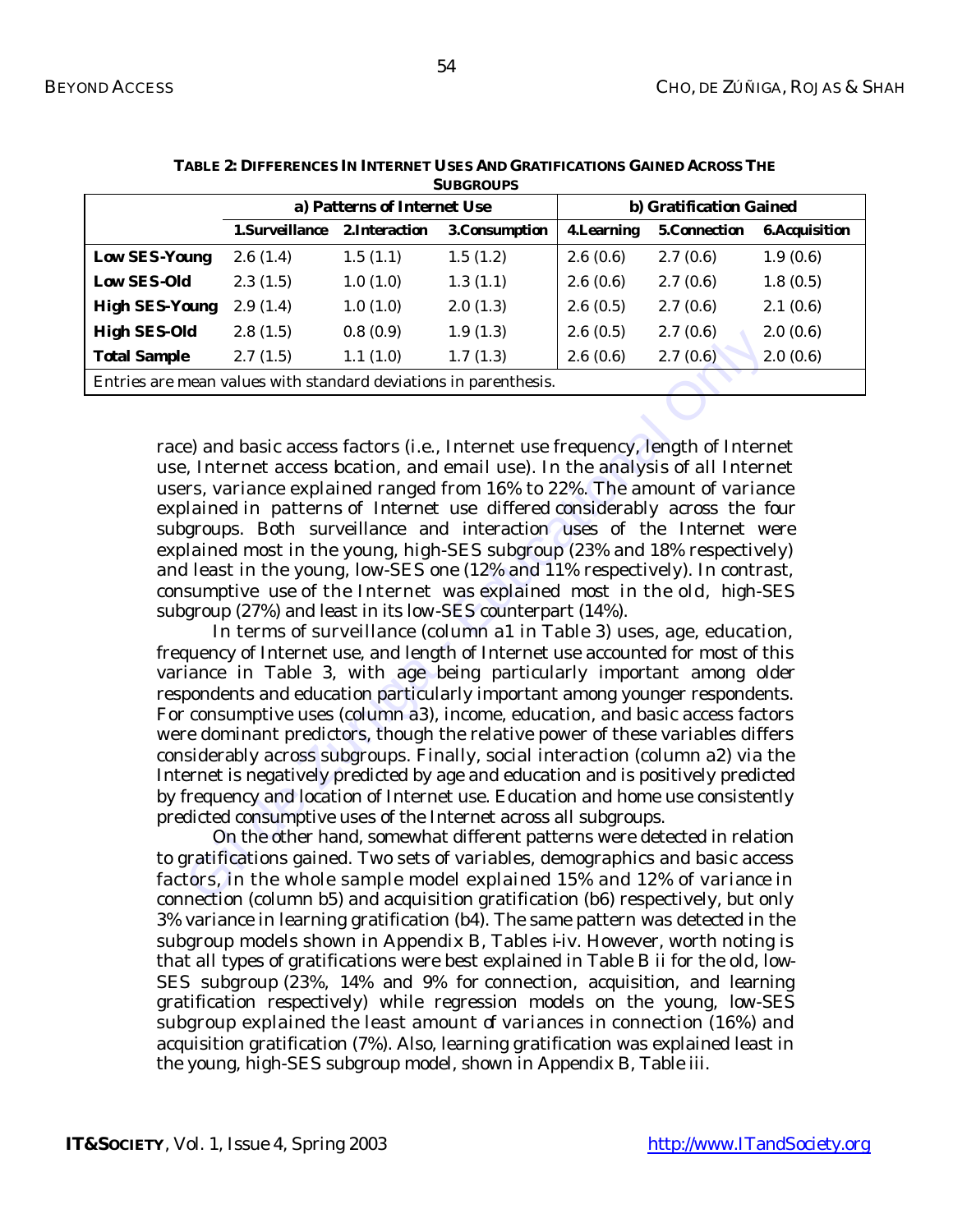| <b>GRATIFICATION GAINED: INTERNET USERS</b>                           |                                                                                                                                                                   |                                                                                                                                                              |                |                         |                      |                     |  |  |
|-----------------------------------------------------------------------|-------------------------------------------------------------------------------------------------------------------------------------------------------------------|--------------------------------------------------------------------------------------------------------------------------------------------------------------|----------------|-------------------------|----------------------|---------------------|--|--|
|                                                                       |                                                                                                                                                                   | a) Patterns of Internet use                                                                                                                                  |                | b) Gratification gained |                      |                     |  |  |
|                                                                       | 1.Surveillance                                                                                                                                                    | 2. Consumption                                                                                                                                               | 3. Interaction | <b>4.Learning</b>       | <b>5.Acquisition</b> | <b>6.Connection</b> |  |  |
| <b>Demographics</b>                                                   |                                                                                                                                                                   |                                                                                                                                                              |                |                         |                      |                     |  |  |
| Gender (Female)                                                       | $-.060**$                                                                                                                                                         | .037#                                                                                                                                                        | $.024\,$       | $-0.012$                | $-.077***$           | $.150***$           |  |  |
| Age                                                                   | $-119***$                                                                                                                                                         | $-103***$                                                                                                                                                    | $-165***$      | $-0.017$                | $-116***$            | .010                |  |  |
| Income                                                                | $.045*$                                                                                                                                                           | $.151***$                                                                                                                                                    | $-.067**$      | $-.041#$                | $.167***$            | $-.066**$           |  |  |
| Education                                                             | $.114***$                                                                                                                                                         | $.137***$                                                                                                                                                    | $-.234***$     | $-.005$                 | $-0.019$             | $.032\,$            |  |  |
| Race (White)                                                          | $-.066**$                                                                                                                                                         | .030                                                                                                                                                         | $-0.058**$     | $-.033$                 | .011                 | .012                |  |  |
| Incremental $\mathbb{R}^2$ (%)                                        | $6.4***$                                                                                                                                                          | $9.5***$                                                                                                                                                     | $9.9***$       | 0.3                     | $5.6***$             | $2.5***$            |  |  |
| <b>Internet Use</b>                                                   |                                                                                                                                                                   |                                                                                                                                                              |                |                         |                      |                     |  |  |
| Frequency                                                             | $.221***$                                                                                                                                                         | $.142***$                                                                                                                                                    | $.129***$      | $.083**$                | $.210***$            | $.199***$           |  |  |
| Length                                                                | $.176***$                                                                                                                                                         | $.206***$                                                                                                                                                    | $.050*$        | $.104***$               | $.067**$             | $.066**$            |  |  |
| Location                                                              | $.047*$                                                                                                                                                           | $.153***$                                                                                                                                                    | $.142***$      | $.091***$               | $.098***$            | $.141***$           |  |  |
| Email                                                                 | .005                                                                                                                                                              | $.085***$                                                                                                                                                    | $.115***$      | .002                    | $-.008$              | $.154***$           |  |  |
| Incremental $\mathbb{R}^2$ (%)                                        | $9.5***$                                                                                                                                                          | $12.2***$                                                                                                                                                    | $7.2***$       | $3.0***$                | $6.3***$             | $12.1***$           |  |  |
| Total (%)                                                             | $15.9***$                                                                                                                                                         | $21.6***$                                                                                                                                                    | $17.2***$      | $3.3***$                | $12.0***$            | $14.5***$           |  |  |
| Cell entries are standardized final regression coefficients.          |                                                                                                                                                                   |                                                                                                                                                              |                |                         |                      |                     |  |  |
| #p<.10 *p<.05 **p<.01 ***p<.001                                       |                                                                                                                                                                   |                                                                                                                                                              |                |                         |                      |                     |  |  |
|                                                                       |                                                                                                                                                                   |                                                                                                                                                              |                |                         |                      |                     |  |  |
|                                                                       |                                                                                                                                                                   |                                                                                                                                                              |                |                         |                      |                     |  |  |
|                                                                       |                                                                                                                                                                   | For connection gratification, four predictors accounted for most of the                                                                                      |                |                         |                      |                     |  |  |
|                                                                       |                                                                                                                                                                   | variance: female gender, frequent use of the Internet, use from home, and email                                                                              |                |                         |                      |                     |  |  |
|                                                                       |                                                                                                                                                                   | use. Age negatively predicted connection gratification among younger, high-SES                                                                               |                |                         |                      |                     |  |  |
|                                                                       |                                                                                                                                                                   | respondents but positively predicted it among older, high-SES respondents                                                                                    |                |                         |                      |                     |  |  |
|                                                                       | (Appendix B, Table IV).                                                                                                                                           |                                                                                                                                                              |                |                         |                      |                     |  |  |
| Likewise, variance in learning gratifications was mainly explained by |                                                                                                                                                                   |                                                                                                                                                              |                |                         |                      |                     |  |  |
|                                                                       | length and location of use, though there was considerable inconsistency across                                                                                    |                                                                                                                                                              |                |                         |                      |                     |  |  |
|                                                                       | subgroups. Finally, for the acquisition gratifications, income and frequency of use<br>were the two dominant factors, with income explaining variance among those |                                                                                                                                                              |                |                         |                      |                     |  |  |
|                                                                       |                                                                                                                                                                   |                                                                                                                                                              |                |                         |                      |                     |  |  |
|                                                                       |                                                                                                                                                                   | with high-SES and frequency explaining variance among those with low-SES.<br>Male gender also accounted for acquisition gratifications, but only among older |                |                         |                      |                     |  |  |
|                                                                       |                                                                                                                                                                   |                                                                                                                                                              |                |                         |                      |                     |  |  |
| respondents.                                                          |                                                                                                                                                                   |                                                                                                                                                              |                |                         |                      |                     |  |  |

| TABLE 3: DEMOGRAPHICS AND INTERNET USE PREDICTING PATTERNS OF INTERNET USE AND |  |
|--------------------------------------------------------------------------------|--|
| <b>GRATIFICATION GAINED: INTERNET USERS</b>                                    |  |

Since the variances explained by the control variables were already removed through residualization, the total variances explained by the following path models can be interpreted as amount of variances uniquely explained by patterns of Internet use. This article next presents the five path models: first a general model for all Internet users (Figure 1) and then the four subgroup models based on the above typology (See Appendix C, Figures I-IV).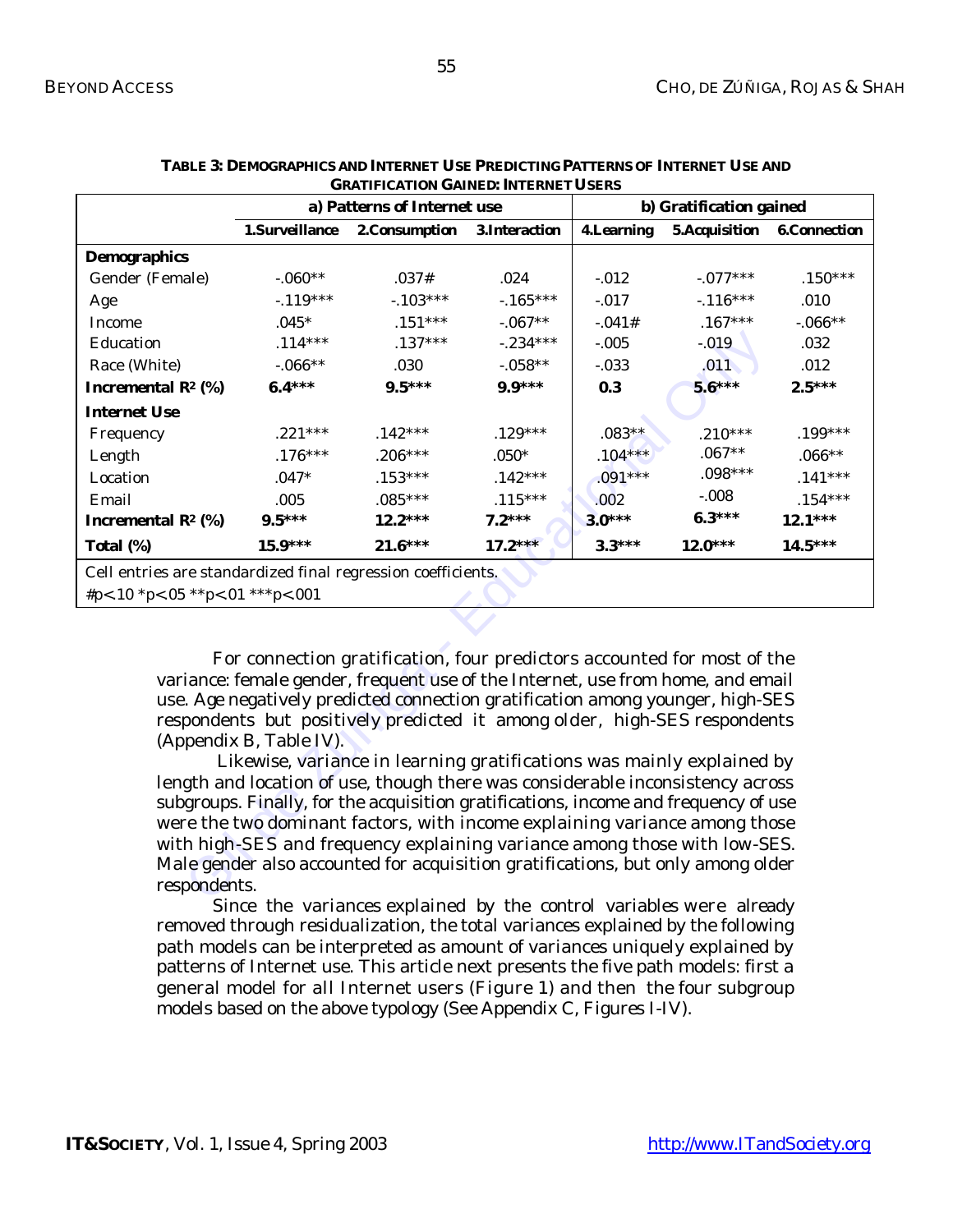

**FIGURE 1: WHOLE SAMPLE MODEL OF INTERNET USE AND GRATIFICATION**

## **PATH DIAGRAMS**

 *Connection Gratification.* For the model of all Internet users, connection gratification was explained by both consumptive use  $(\beta = .06, p < .001)$  and social interaction over the Internet  $(β = .18, p < .001)$ . These two types of Internet use explained 4 percent of variance in connection gratification with demographics and basic pattern of Internet use controlled. Analyses of the four subgroups in Appendix C defined by the fourfold typology demonstrate which subgroup drives the relationship between consumptive use of the Internet and connection gratification.

 *Learning Gratification*. In the initial model, learning gratification was explained by surveillance use  $(\beta = .27, p < .001)$  and to a lesser degree by social interaction over the Internet (β = .07, p < .001). These two types of Internet use explained 8 percent of variance in connection gratification with demographics and basic pattern of Internet use controlled. Again, this general pattern appears to be driven by the patterns of use within certain demographic subgroups, shown in Appendix C.

*Acquisition Gratification*. In the initial model using all Internet users, acquisition gratification was explained by both consumptive use  $(\beta = .31, p < .001)$ and surveillance use of the Internet ( $\beta$  = .11, p < .001). These two types of Internet use explained 12 percent of variance in acquisition gratification, with demographics and basic pattern of Internet use controlled. This pattern in the whole sample analysis resonated across all four subgroups as shown in Appendix C.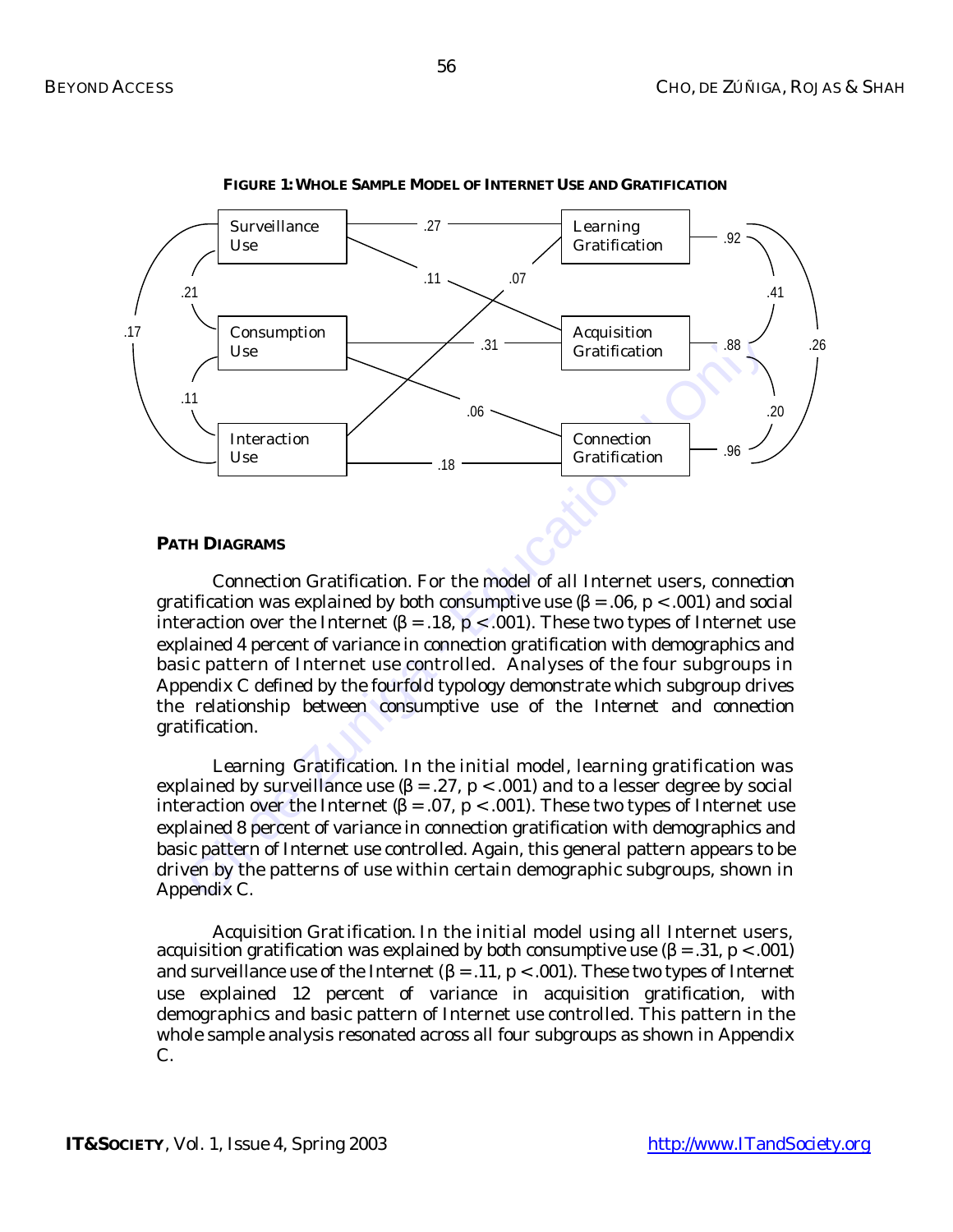## **DISCUSSION**

The results of this study highlight how patterns of Internet uses and gratifications reveal notable differences across subcategories defined by the demographic varieties of age and socioeconomic status. Even if gaps in overall access may be closing, differences in usage patterns and their relationship with gratifications gained may persist. As shown in Table 2, there are substantial differences in uses across the four subgroups, differences that likely reflect broader social, economic, and cultural inequalities. Further, the regressions conducted for residualization, shown in Appendix Tables Bi-Bv, support the view that there are substantial differences in the factors contributing to particular patterns of use and gratifications gained within each subgroup.

More important, the results of this study indicate that even after residualizing for factors thought to be central to the persistence of access gaps, and only testing relationships among individuals who used the Internet, unique patterns of uses and gratifications emerge across the four SES/age subgroups.

The data suggest that that the subgroup including those who are young and high in socioeconomic status are most likely to use the Internet to strategically satisfy their motivations and to gain the desired gratifications. First, this group is most likely to engage in specific Internet behaviors—i.e., computer-mediated interaction, surveillance, and consumption uses—to achieve corresponding gratifications—i.e., connection, learning, and acquisition, respectively. These individuals may be particularly efficient in using the Internet to satisfy the needs that they were seeking to fulfill. They are the most parsimonious in gaining gratifications from the Internet based on specific, highly correspondent uses.

ater social, economic, and culural inequalities. Furture, the regression deducted for residualization, shown in Appendix Tables Bi-Bv, support twe that there are substantial differences in the factors contributing relation In contrast, the groups that are thought to be relatively less "connected"—young and low SES, old and high SES, and furthest removed, old and low SES—were more apt to rely on multiple Internet behaviors to satisfy their needs. For example, respondents who were low in socio-economic status and young were particularly likely to employ consumptive use of the Internet to attain connection gratifications. Similarly, both low socioeconomic status subgroups (regardless of age) were likely to use computer-mediated interaction as a means to gain learning gratifications. This suggests that those newer to the Internet are still learning to navigate its complexity and often rely on alternative channels to satisfy basic needs. Nonetheless, the Table 2 data indicate that they are able to gain these gratifications at levels that correspond with the more highly "connected." Apparently, these individuals may not be as efficient in their use of the Internet, but are still able to achieve their goals for use through a variety of usage channels.

More generally, this research reinforces the view that the digital divide should move beyond a simple consideration of access to examine more closely factors such as patterns of use and their connections to gratifications gained.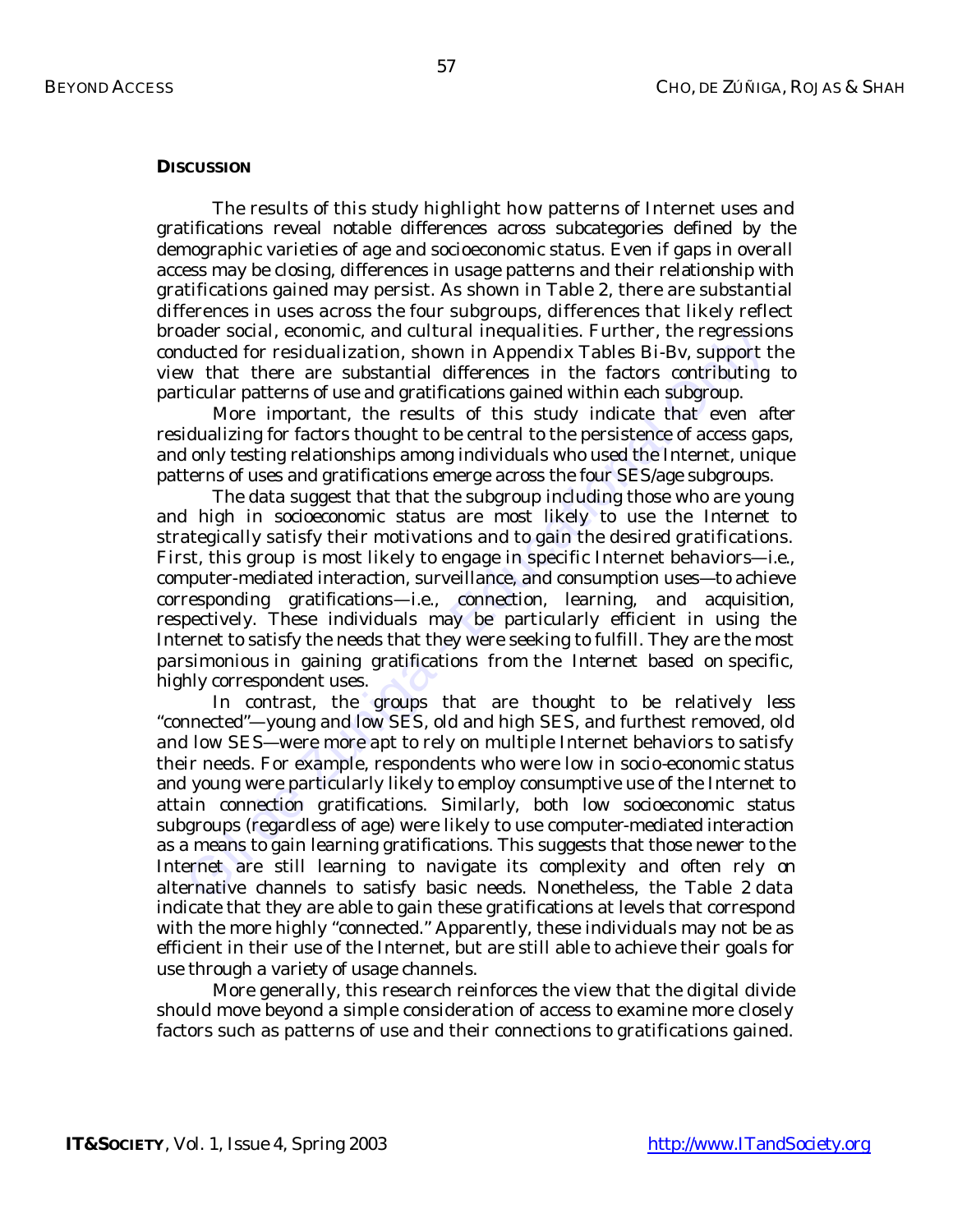This study is one step in that direction, but unfortunately, it suffers from a number of problems; most of these can be dealt with in future research.

First and foremost, this was a secondary analysis of an existing study, which limited the scope of Internet behaviors considered and the types of gratifications gained. Future research can expand the scope of both of these categories particularly in terms of recreational uses and entertainment and diversion gratifications. Second, the present subgroup analysis focused only on the two major factors of age and socioeconomic status. Other factors may also structure patterns of Internet use and gratification gained: gender, race, location and speed of access, as well as length of time using the Internet.

Externe patterns or meteric use and graduration gamed: generative patterns of methelmon and speed of access, as well as length of time using the Internet. For the luminosity and much future research on digital divide and m Even with these limitations, there is much to be learned from these data, and much future research on digital divide and media uses and gratification can emerge from this foundation. In particular, these data suggest that even as the gap in Internet access closes, inequalities in Internet use and individual s' gains from these interactions may persist. These inequalities may not only be observed in levels of uses and gratifications, but also in the ability of individuals to use the Internet in ways that allow them to meet basic needs. Future research on the Internet should continue to examine these differences and the relationships among them to test whether the digital divide is closing with regard to uses and gratifications.

## **REFERENCES**

- Borgida, E., Sullivan, J., Oxendine, A., Jackson, M., Riedel, E., & Gangl, A. (2002). Civic culture meets the digital divide: The role of community electronic networks. *Journal of Social Issues, 58*(1), 125-141.
- Calcutt, A. 1999. *White Noise*. New York: Saint Martiris Press.
- Chen, Q. and Wells, W. D. 1999. Attitude toward the Site. *Journal of Advertising Research,* 39 (5), p. 27-38.
- Cuban, L. 1986. *Teachers and Machines: The Classroom Use of Technology since 1920*. New York: Teachers College Press.
- December, J. 1996. Units of Analysis for Internet Communication. *Journal of Communication,* 46(1), p. 14-38.
- Eighmey, J. and McCord, L. 1998. Adding Value in the Information Age: Uses and Gratifications of Sites on the World Wide Web. *Journal of Business Research*, 51, p. 187-194.
- Ferguson, D. A. and Perse, E. M. 2000. The World Wide Web as a Functional Alternative to Television. *Journal of Broadcasting & Electronic Media*, 44(2), p. 155-174.
- Gershuny, J. 1983. *Social Innovation and the Division of Labour*. New York: Oxford University Press.
- Gil de Zúñiga, H. 2003. Reconstructing digital divide in the EU: How psychological aspects affect rates of Interent adoption. Unpublished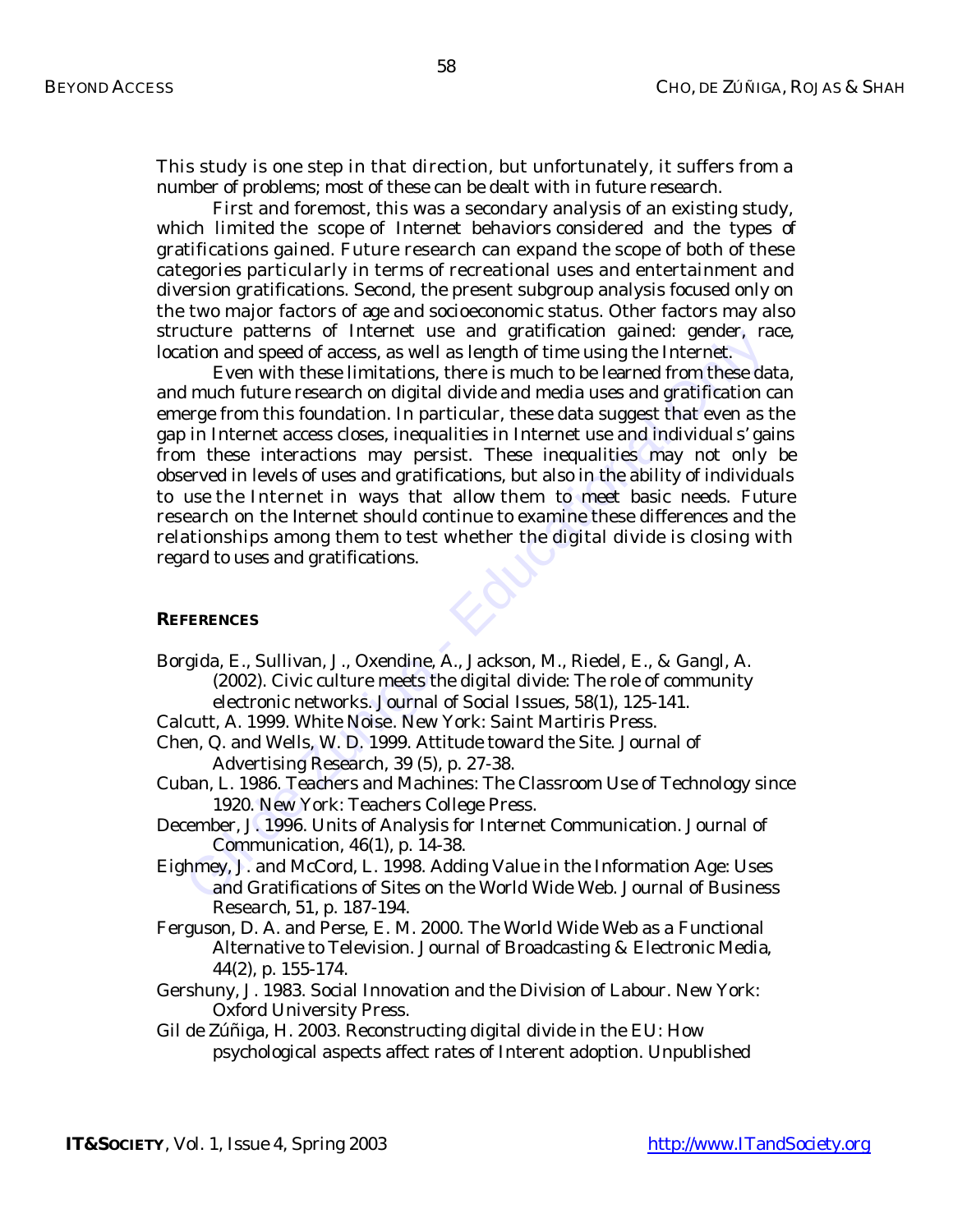masters thesis. Univesrity of Wisconsin-Madison.Healy, J. 1998. *Failure to Connect: How Computers Affect our Children's Minds—for Better and Worse.* New York: Simon & Schuster.

- Herzog, H. 1944. What Do We Really Know about Day-Time Serial Listeners? In P. Lazarsfeld, and F. Staton (eds.), *Radio Research 1942-1943.* p. 3-33*.*  New York: Duel, Sloan and Pearce.
- Hirt, J., Murray, J., and McBee, J. 2000. Technology and diversity: A pending collision on the information superhighway? *NASPA Journal, 38*(1), p. 47- 58.
- Hoffman, D., and Novak, T. 1998. Bridging the digital divide: The impact of race on computer access and Internet use. *Science, 279,* p. 1-13.
- Hoffman, D., and Novak, T. 1999. *The growing digital divide implications for an open research agenda* [Online]. Available at: http://ecommerce.vanderbilt.edu/
- Howard, P.E.N., Rainie, L., and Jones, S. 2001. Days and nights on the Internet: The impact of a diffusing technology. *American Behavioral Scientist, 45*(3), p. 383-404.
- Jackson, L. A., Ervin, K. S., Gardner, P. D., & Schmitt, N. (2001). The racial digital divide: Motivational, affective, and cognitive correlates of Internet use. *Journal of Applied Social Psychology, 31*(10), 2019-2046.
- Katz, E., Blumler, G. and Gurevich, M. 1974. Utilization of Mass Communication by the Individual. In J. G. Blumler and Katz (Eds.), *The uses of Mass Communication: Current Perspectives on Gratifications Research.* p. 19-32. Beverly Hills, CA: Sage.
- Katz, E., Gurevitch, M., and Haas, H. 1973. On the use of the media for important things. *American Sociological Review, 38*, p. 164-181.
- Katz, J. E., Rice, R. E., and Aspden, P. 2001. The Internet, 1995-2000: Access, civic involvement, and social interaction. *American Behavioral Scientist, 45*(3), p. 405-419.
- Kavanaugh, A. L., and Patterson, S. J. 2001. The impact of community computer networks on social capital and community involvement. *American Behavioral Scientist, 45*(3), p. 496-509.
- 36.<br>
Than, D., and Novak, T. 1998. Bridging the digital divide: The impact of ran computer access and Internet use. *Science, 279*, p. 1-13.<br>
Than, D., and Novak, T. 1999. The growing digital divide implications for .<br>
Ima Ko, H. 2002. *A Structural Equation Model of the Uses and Gratifications Theory: Ritualized and Instrumental Internet Usage*. Paper presented to the Association for Education in Journalism and Mass Communication Annual Conference.
- Korgaonkar, P., and Wolin, L. 1999. A Multivariate Analysis of Web Usage, *Journal of Advertising Research, 39,* p. 53-68.
- Lazarus, W., and Mora, F. 2000. *Online content for low-income and underserved Americans: The digital divide's new frontier* [Online]. Available: <http://www.markle.org>
- McCombs, M. E. 1972. Mass media in the marketplace. *Journalism Monographs, 24*, p. 1-104.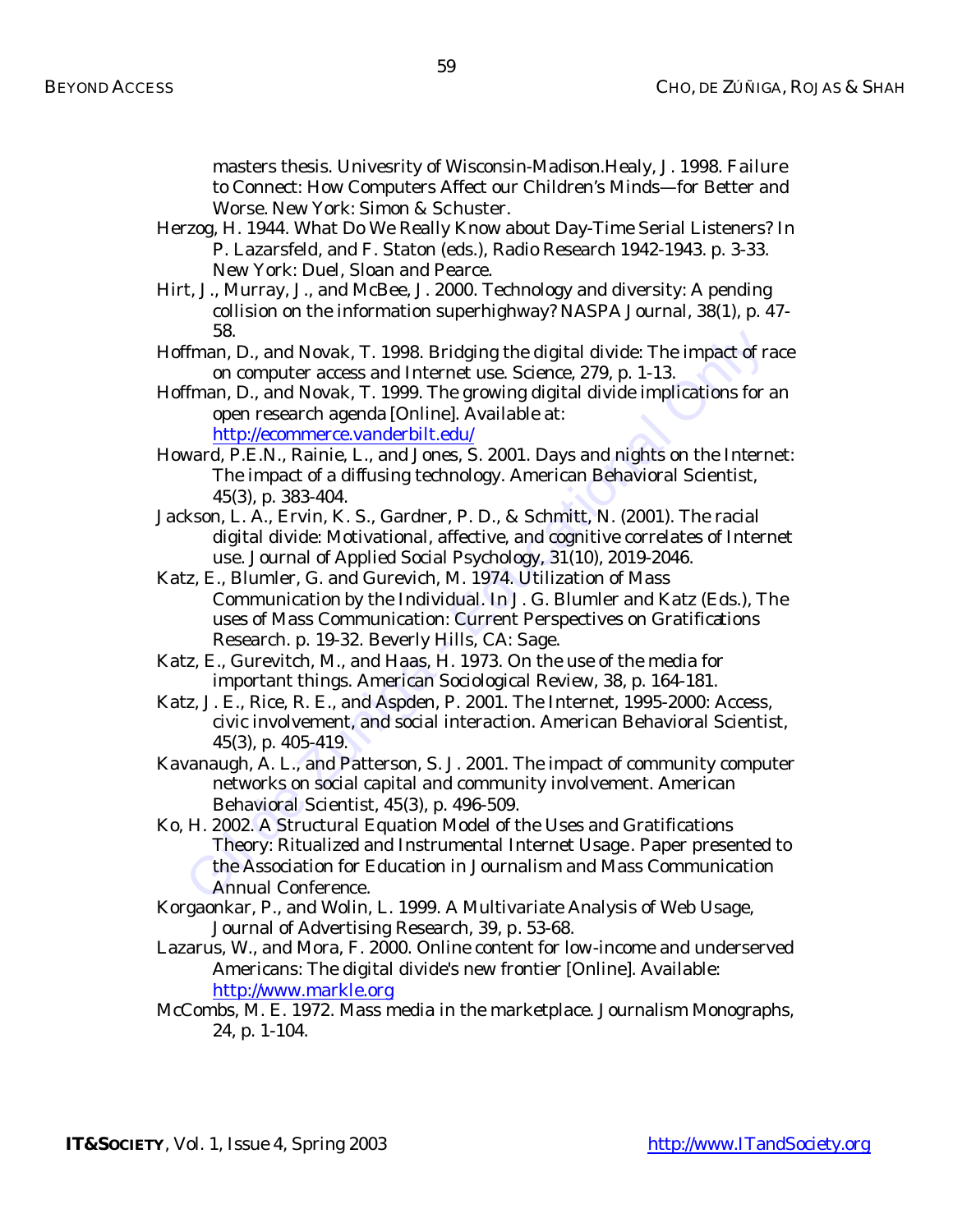- Morris, M., and Ogan, C. 1996. The Internet as Mass Medium. *Journal of Communication*, *46*, p. 39-50.
- National Telecommunications and Information Administration (U.S. Commerce Department). *2000. Falling through the Net. Toward digital inclusion*  [Online]. Available: [http:// www.ntia.doc.gov/ntiahome/digitaldivide/](http://www.ntia.doc.gov/ntiahome/digitaldivide/)
- Newhagen, J. E., and Rafaeli, S. 1996. Why communication researchers should study the Internet: A dialogue. *Journal of Communication, 46*, p. 4-13.
- Nie, N. H., and Erbring, L. 2000. *Internet and society: A preliminary report*  [Online]. Stanford Institute for the Quantitative Study of Society (SIQSS), Stanford University, and InterSurvey Inc. Available: http://www.stanford.edu/group/siqss/

Norris, P. 2001. *Digital divide: civic engagement, information poverty, and the Internet worldwide*. New York: Cambridge University Press.

- Oppenheimer, T. 1997. The computer delusion. *The Atlantic Monthly, 280*(1), p. 45-62.
- Papachaarissi, Z., and Rubin, A. 2000. Predictors of Internet use. *Journal of Broadcasting & Electronic Media, 44*, p. 175-196.
- Pew Internet and American Life Study. 2000. *Pew Internet Tracking 2000 Data Set* [Online]. Available: http://www.pewinternet.org/datasets/index.asp/
- Rafaeli, S. 1986. The electronic bulletin board: A computer-driven mass medium. *Computers and the Social Sciences, 2*, p. 123-136.
- Rheingold, H. 1994. The *virtual Community: Finding connection in a computerised world.* London: Secker and Warburg.
- ordine). Stational institute for the Quantuative study of society<br>
SIQSS), Stanford University, and InterSurvey Inc. Available:<br>
http://www.stanford.edu/group/sigss/<br>
rris, P. 2001. Digital divide: civte eggegement, inform Rosengren, E. 1974. Uses and Gratifications: A paradigm outlined. In J. G. Blumler and E. Katz (Eds.), *The uses of Mass Communication: Current Perspectives on Gratifications Research.* p. 269-286. Beverly Hills, CA: Sage.
- Rosengren, K. E., and Windahl, S. 1972. Media consumption as a functional alternative. In D. McQuail (Ed.), *Sociology of mass communications: Selected readings.* p. 166-194. Middlesex, England: Penguin.
- Rubin, A. M. 1994. Media uses and effects: A uses and gratification*s* perspective. In J. Bryant and D. Zillman (Eds.), *Media effects: Advances in theory and research.* p. 417-436. Hillsdale, NJ: Erlbaum.
- Rubin, A.M. 2002. The Uses and Gratifications Perspective of Media Effects. In J. Bryant and D. Zillman (Eds.), *Media Effects: Advances in Theory and Research* (2nd ed). p. 525-548. New Jersey: Lawrence Erlbaum.
- Schiller, D. 2000. *Digital capitalism: Networking the global market system*. London: MIT Press.
- Shah, D.V., Kwak, N., and Holbert, R. L. 2001. "Connecting" and "Disconnecting" with civic life: Patterns of Internet use and the production of social capital. *Political Communication, 18*(2), p. 141-162.
- Smolenski, M. 2000. *The Digital Divide and American Society: A Report on the Digital Divide and its Social and Economic Implications for Our Nation*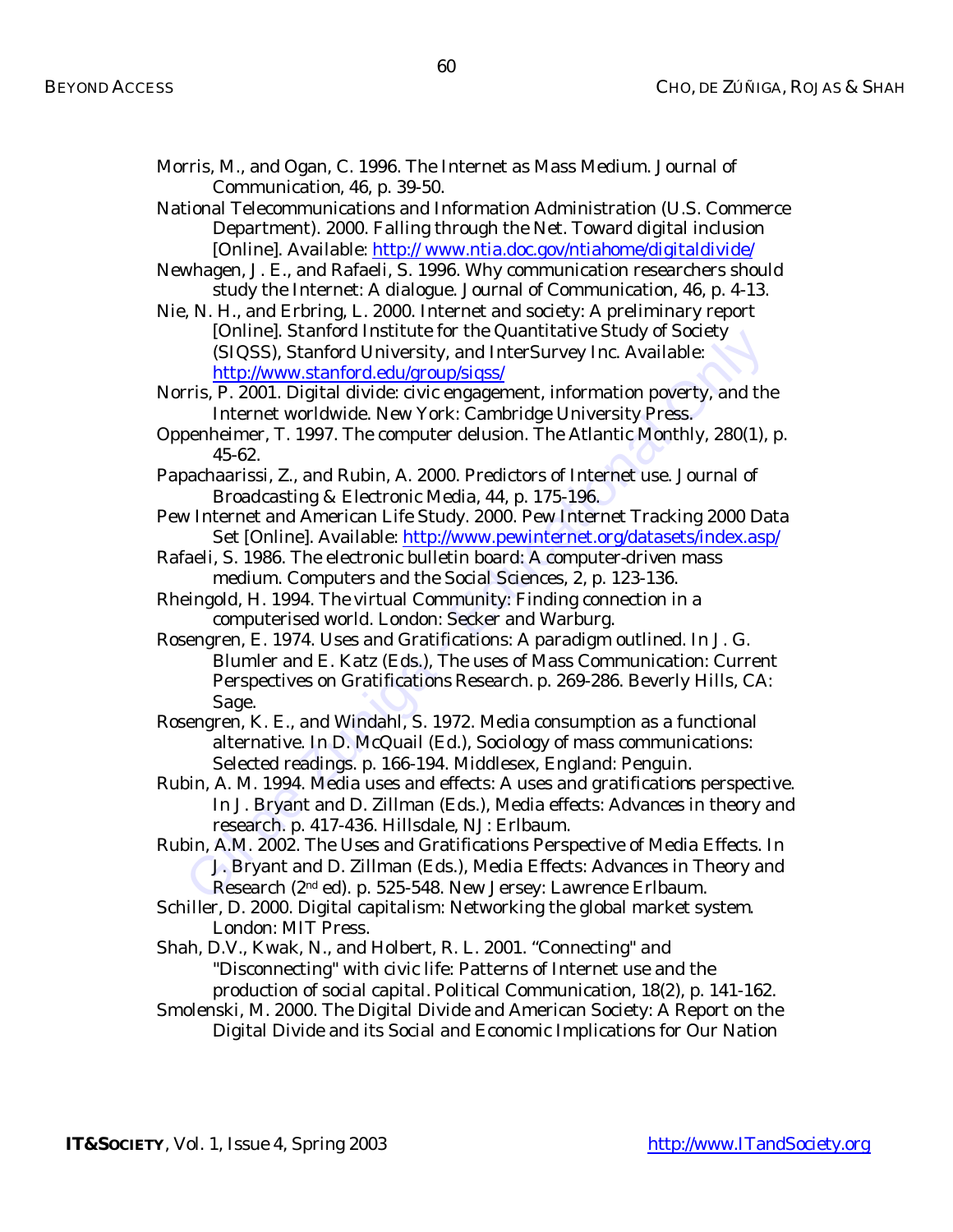*and Its Citizens* [Online]. Available:

[http://www.gartner.com/public/static/techies/digital\\_d/dividehome.html](http://www.gartner.com/public/static/techies/digital_d/dividehome.html)

Swanson, D. L. 1992. Understanding audiences: Continuing contributions of gratifications research. *Poetics: Journal of Empirical Research on Literature, the Media and the Arts, 21*, p. 305-328.

Wahl, E., George, Y., Jolly, E., Jeffers, L., Ba, H., McDermott, M., Moeller, B.,

Williams, F., Rice, R. E., and Rogers, E. M. 1988, *Research Methods and the New Media,* New York: Free Press.

Gil de Zuitland analysis and mass communication. Public Opinion Quarterly, 24, p. 605-620. Wright, C. R. 1960. Functional analysis and mass communication. *Public Opinion Quarterly, 24*, p. 605-620.

**IT&SOCIETY**, Vol. 1, Issue 4, Spring 2003 <http://www.ITandSociety.org>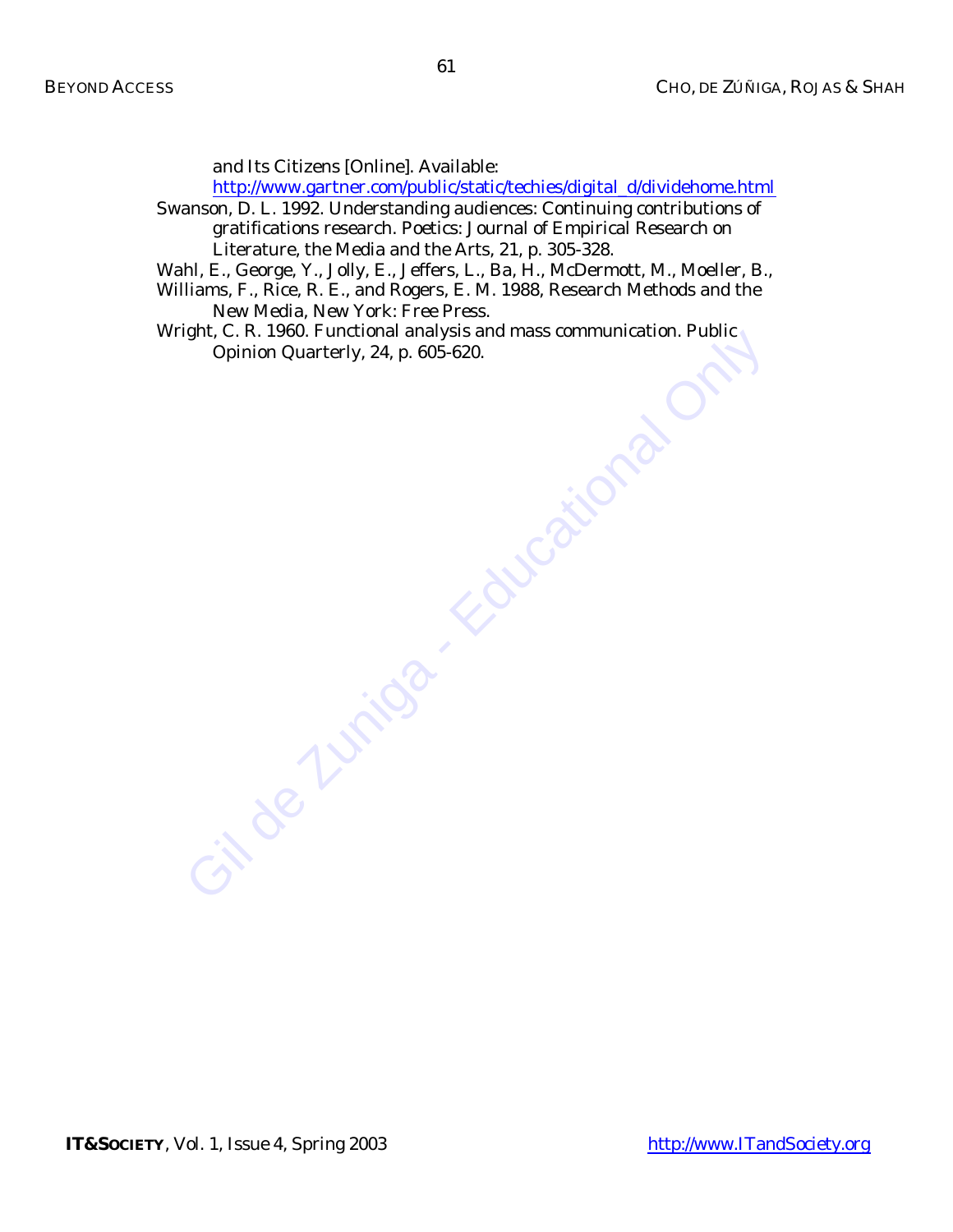## APPENDIX A: QUESTION WORDING

## **[Demographics]**

**Age**: What is your age?

**Gender**: Coded by Interviewer

**Education**: What is the last grade or class you completed in school?

- 1. None, or grades 1-8
- 2. High school incomplete (grades 9-11)
- 3. High school graduate (grade 12 or GED certificate)
- 4. Business, Technical, or vocational school AFTER high school
- 5. Some college, no 4-year degree
- 6. College graduate (B.S., B.A., or other 4-year degree)
- 7. Post-graduate training/professional school after college
- 9. Don't know/Refused

**Income**: Last year, that is in 1999, what was your total family income from all sources, before taxes. Just stop me when I get to the right category.

- 1. Less than \$10,000
- 2. \$10,000 to under \$20,000
- 3. \$20,000 to under \$30,000
- 4. \$30,000 to under \$40,000
- 5. \$40,000 to under \$50,000
- 6. \$50,000 to under \$75,000
- 7. \$75,000 to under \$100,000
- 8. \$100,000 or more
- 9. Don't know/Refused

Fugh school incomplete (grades 9-11)<br>High school incomplete (grades 9-11)<br>High school graduate (grades 12 or GED certificate)<br>Business, Technical, or vocational school AFTER high school<br>College graduate (B.S., B.A., or oth **Race:** Are you, yourself, of Hispanic or Latino origin or descent, such as Mexican, Puerto Rican, Cuban, or some other Spanish background?

- 1. Yes
- 2. No
- 9. Don't know/Refused

IF (HISP DOES NOT = 1): What is your race? Are you white, black, Asian, or some other?

- 1. White
- 2. Black
- 3. Asian
- 4. Other or mixed race
- 9. Don't know or Refused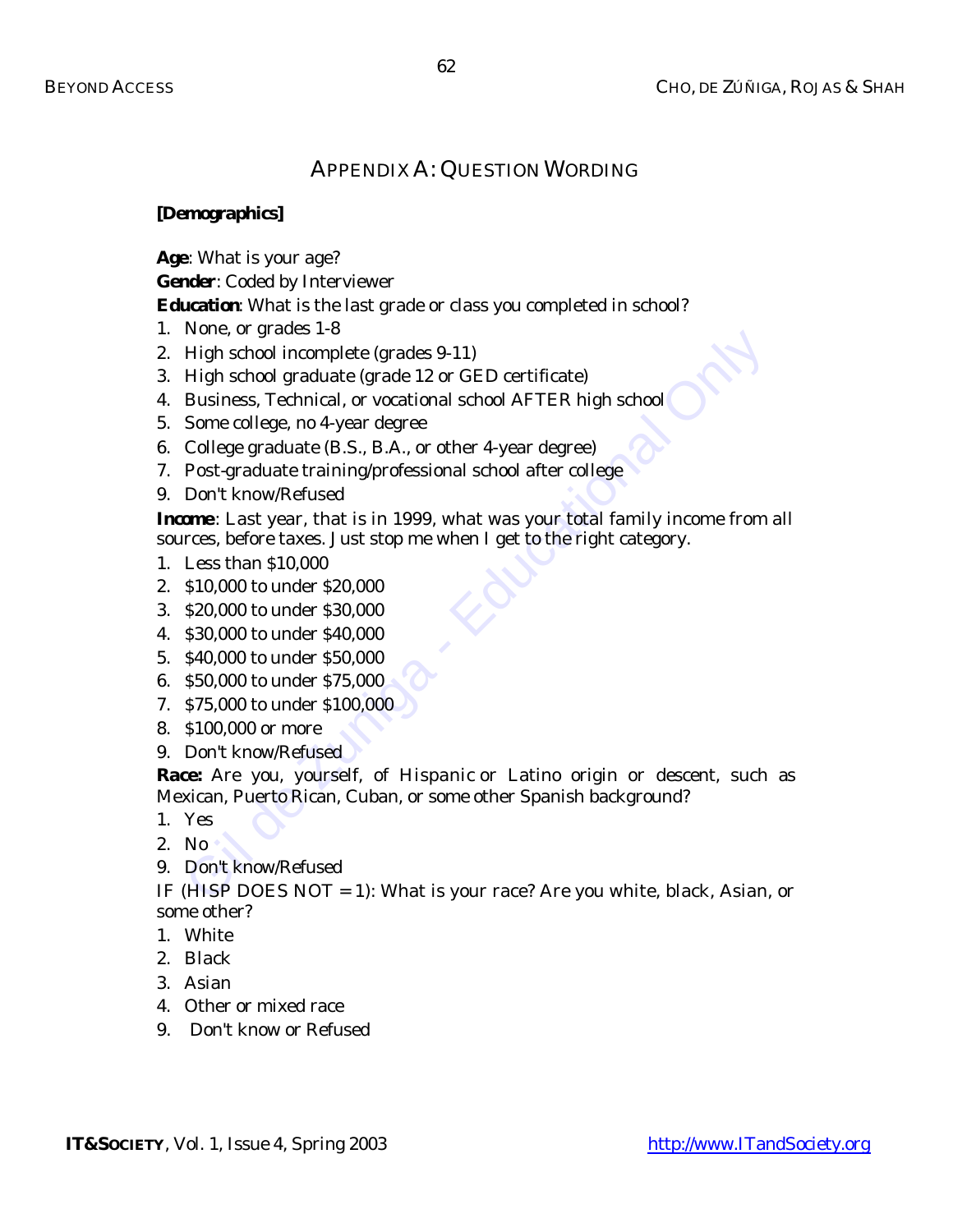## **[Internet use]**

**Location:** Where do you go online from?

- 1. Online only at home
- 2. Online only at work
- 3. Online at work and home

**Frequency:** How often do you go online?

- 1. Several times a day
- 2. About once a day
- 3. 3-5 days a week
- 4. 1-2 days a week
- 5. Every few weeks
- 6. Less often
- 9. Don't know/Refused

Length: When did you first start going online? Was it within the last six months,

- a year ago, two or three years ago, or more than three years ago?
- 1. Within the last six months
- 2. A year ago
- 3. Two or three years ago or
- 4. More than three years ago
- 9. Don't Know/Refused

**Email:** Please tell me if you ever do any of the following when you go online. Do you ever send or read email?

- 1. Yes
- 2. No
- 9. Don't Know/Refused

## **[Antecedent Variables]**

Moout once a day<br>
3-5 days a week<br>
1-2 days a week<br>
Every few weeks<br>
Every few weeks<br>
Ebory few weeks<br>
Don't know/Refused<br>
Don't know/Refused<br>
19th: Which did you first start going online? Was it within the last six mont<br> **Surveillance Use:** Please tell me if you ever do any of the following when you go online. Do you ever: (Recoded Yes=1, No=0, DK/Refused=9)

- 1. Get news online
- 2. Do research for school or training
- 3. Check weather reports and forecasts
- 4. Not including email, do any type of work or research online for your job
- 5. Look for news or information about politics and the campaign

**Consumptive Use:** Please tell me if you ever do any of the following when you go online. Do you ever: (Yes=1, No=2, DK/Refused=9)

1. Get information about travel, such as checking airline ticket prices or hotel rates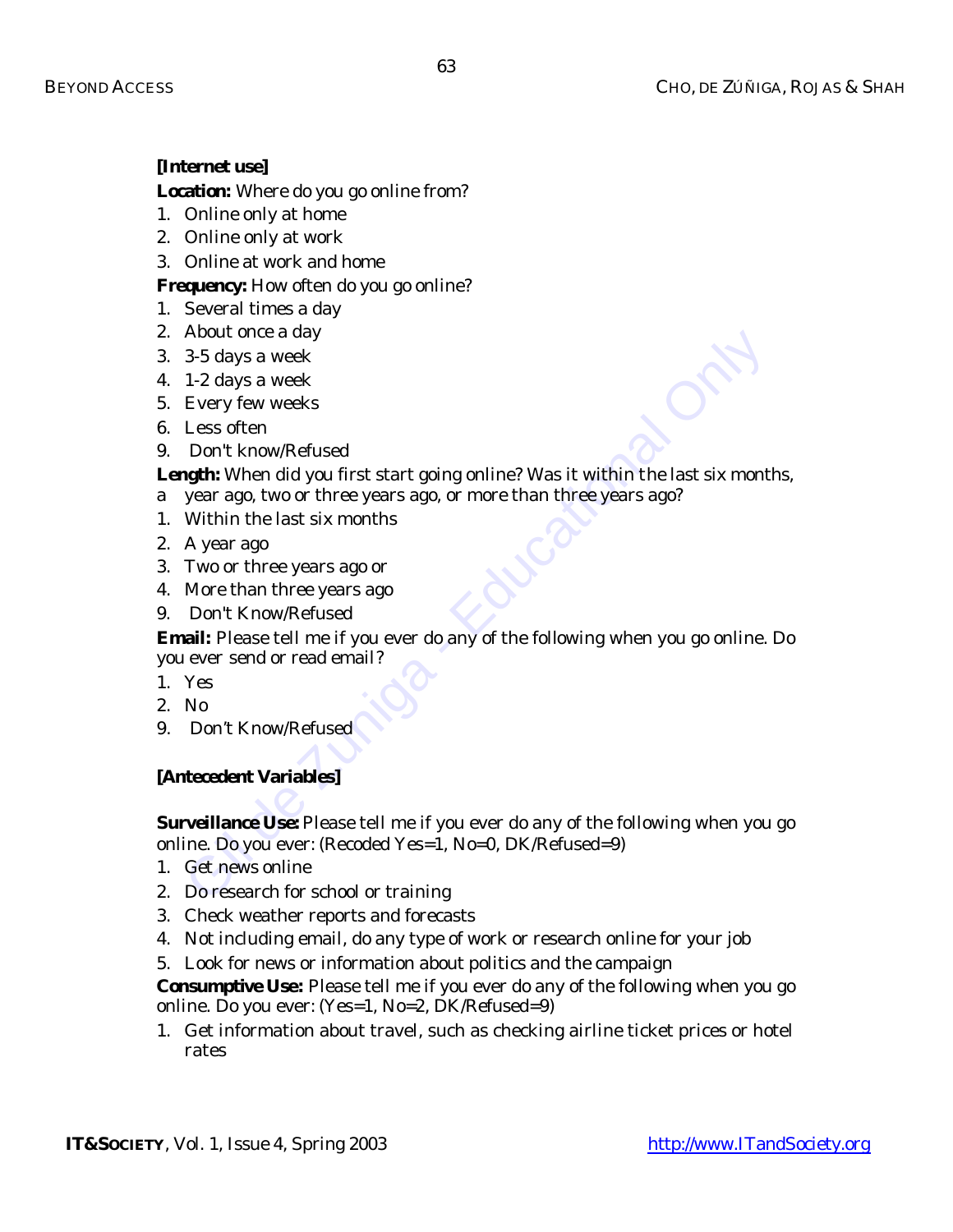- 2. Buy a product online, such as books, music, toys or clothing
- 3. Buy or make a reservation for a travel service, like an airline ticket, hotel room, or rental car

**Interactive Use:** Please tell me if you ever do any of the following when you go online. Do you ever: (Yes=1, No=2, DK/Refused=9)

- 1. Send "instant messages" to someone who's online at the same time
- 2. Take part in "chat rooms" or online discussions with other people
- 3. Play a game online

## **[Criterion Variables]**

iterion Variables]<br>
iterion Cratification: How much, if at all, has the Internet improved... a<br>
he, only a little, or not at all? (A lot=1, Some=2, Only a little=3, Not at all.<br>
Refused=9)<br>
Connections to members of your f **Connection Gratification:** How much, if at all, has the Internet improved... a lot, some, only a little, or not at all? (A lot=1, Some=2, Only a little=3, Not at all=4, DK/Refused=9)

- 1. Connections to members of your family
- 2. Connections to your friends

**Learning Gratification:** How much, if at all, has the Internet improved... a lot, some, only a little, or not at all? (A lot=1, Some=2, Only a little=3, Not at all=4, DK/Refused=9)

- 1. The way you get information about health care
- 2. Your ability to learn about new things

**Acquisition Gratification:** How much, if at all, has the Internet improved... a lot, some, only a little, or not at all? (A lot=1, Some=2, Only a little=3, Not at all=4, DK/Refused=9)

- 1. Your ability to shop
- 2. The way you manage your personal finances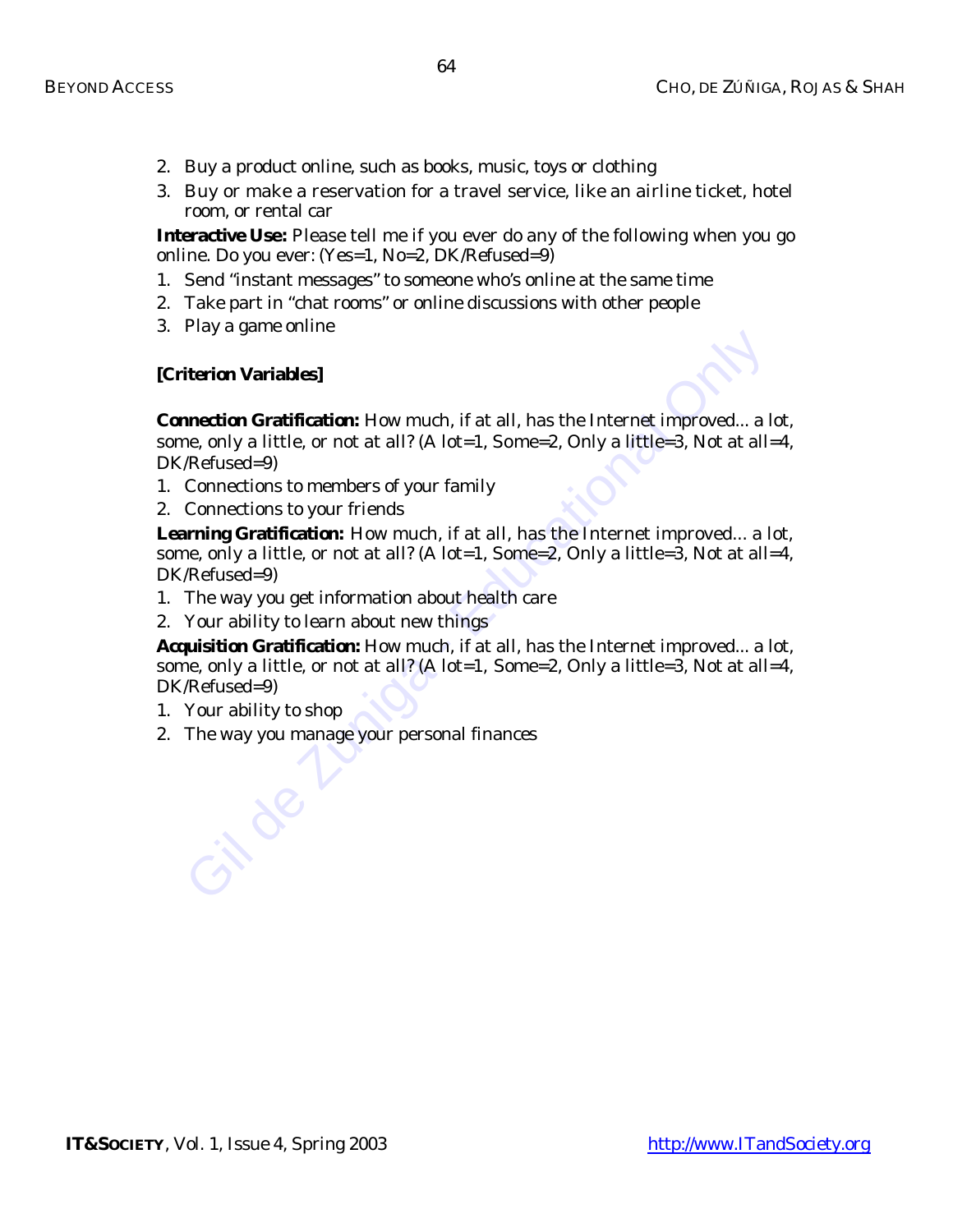## APPENDIX B: PATH ANALYSIS FOR THE FOUR SES/AGE GROUPS

|                                |                | a) Patterns of Internet use |                | b) Gratification gained |                      |                     |
|--------------------------------|----------------|-----------------------------|----------------|-------------------------|----------------------|---------------------|
|                                | 1.Surveillance | 2. Consumption              | 3. Interaction | <b>4.Learning</b>       | <b>5.Acquisition</b> | <b>6.Connection</b> |
| <b>Demographics</b>            |                |                             |                |                         |                      |                     |
| Gender (Female)                | .016           | .042                        | .017           | .062                    | $-.015$              | $.111**$            |
| Age                            | .020           | $-.010$                     | $-102**$       | $-0.084*$               | $-.087*$             | .000                |
| Income                         | $.100*$        | $.134**$                    | $-.035$        | $-0.042$                | $-0.042$             | $-0.098*$           |
| Education                      | $.131**$       | $.177***$                   | $-193***$      | $-0.014$                | $-0.52$              | .052                |
| Race (White)                   | $-110**$       | .055                        | .011           | $-0.043$                | .059                 | $-.007$             |
| Incremental $\mathbb{R}^2$ (%) | $3.7***$       | $6.6***$                    | $4.8***$       | 1.5#                    | $2.1*$               | $4.2***$            |
| <b>Internet Use</b>            |                |                             |                |                         |                      |                     |
| Frequency                      | $.217***$      | $.114**$                    | $.078*$        | .061                    | $.194***$            | $.154**$            |
| Length                         | $.182***$      | $.233***$                   | $.084*$        | $.106*$                 | .042                 | .056                |
| Location                       | .042           | .034                        | $.130**$       | $.089*$                 | .015                 | .047                |
| Email                          | $-.016$        | $.109**$                    | $.113**$       | .023                    | .069#                | $.237***$           |
| Incremental $\mathbb{R}^2$ (%) | $8.7***$       | $10.0***$                   | $6.1***$       | $2.8**$                 | $5.3***$             | $11.3***$           |
| Total (%)                      | $12.3***$      | $16.5***$                   | $10.9***$      | $4.3**$                 | $7.4***$             | $15.5***$           |

## **TABLE I: DEMOGRAPHICS AND INTERNET USE PREDICTING PATTERNS OF INTERNET USE AND GRATIFICATION GAINED: SUBGROUP ANALYSIS—LOW SES AND YOUNG USERS**

*1. Cell entries are standardized final regression coefficients.*

Gil de Zuni

*2. #p<.10 \*p<.05 \*\*p<.01 \*\*\*p<.001*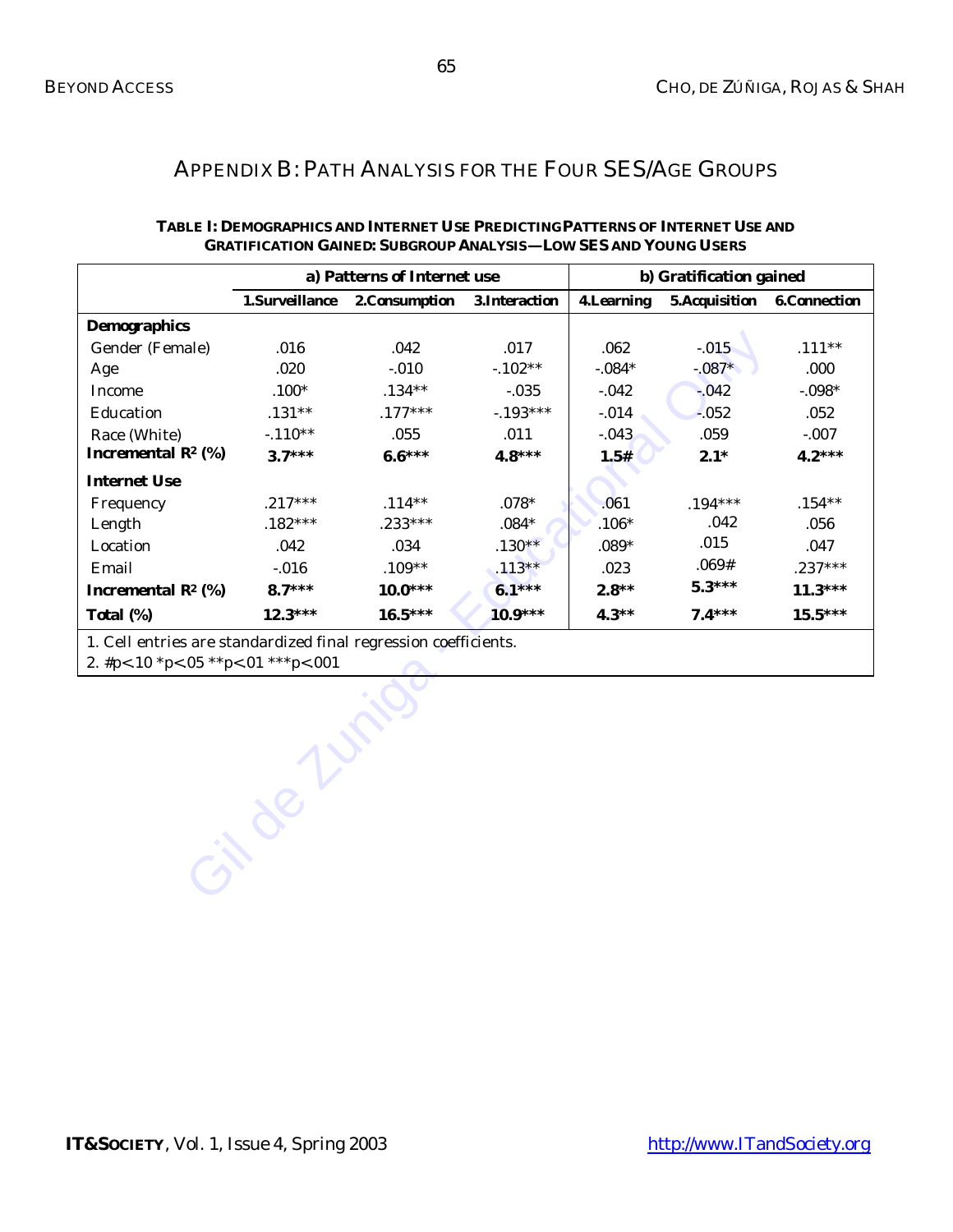|                                                                 |                | a) Patterns of Internet use |                | b) Gratification gained |                       |                     |
|-----------------------------------------------------------------|----------------|-----------------------------|----------------|-------------------------|-----------------------|---------------------|
|                                                                 | 1.Surveillance | 2. Consumption              | 3. Interaction | <b>4.Learning</b>       | <b>5. Acquisition</b> | <b>6.Connection</b> |
| <b>Demographics</b>                                             |                |                             |                |                         |                       |                     |
| Gender (Female)                                                 | $-.069$        | $-0.013$                    | .041           | $-.057$                 | $-149**$              | $.159***$           |
| Age                                                             | $-.238***$     | $-0.093*$                   | $-0.078#$      | $-063$                  | $-150**$              | .051                |
| Income                                                          | $-.074$        | $.153**$                    | $-.026$        | $-133*$                 | .023                  | $-.077$             |
| Education                                                       | .067           | .088#                       | $-.209***$     | $-.050$                 | $-114*$               | $-0.078$            |
| Race (White)                                                    | $-.011$        | $-.007$                     | $-132**$       | .043                    | .068                  | $.105*$             |
| Incremental $\mathbb{R}^2$ (%)                                  | $7.0***$       | $3.3*$                      | $6.9***$       | 2.3#                    | $7.6***$              | $4.2**$             |
| <b>Internet Use</b>                                             |                |                             |                |                         |                       |                     |
| Frequency                                                       | $.192***$      | $.175***$                   | $.243***$      | $.162**$                | $.203***$             | $.323***$           |
| Length                                                          | $.166***$      | $.128**$                    | $-.040$        | $.131**$                | $.096*$               | $.163***$           |
| Location                                                        | .083#          | $.180***$                   | $.163***$      | $.115*$                 | $.127**$              | $.157***$           |
| Email                                                           | $-114*$        | .051                        | .083#          | $-143**$                | $-.091#$              | .037                |
| Incremental $\mathbb{R}^2$ (%)                                  | $7.6***$       | $10.1***$                   | $10.8***$      | $6.2***$                | $6.7***$              | $11.3***$           |
| Total (%)                                                       | $14.5***$      | $13.5***$                   | $17.6***$      | $8.5***$                | $14.4***$             | $22.9***$           |
| 1. Cell entries are standardized final regression coefficients. |                |                             |                |                         |                       |                     |

### **TABLE II: DEMOGRAPHICS AND INTERNET USE PREDICTING PATTERNS OF INTERNET USE AND GRATIFICATION GAINED: SUBGROUP ANALYSIS—LOW SES AND OLD USERS**

Gilde Zuniga *2. #p<.10 \*p<.05 \*\*p<.01 \*\*\*p<.001*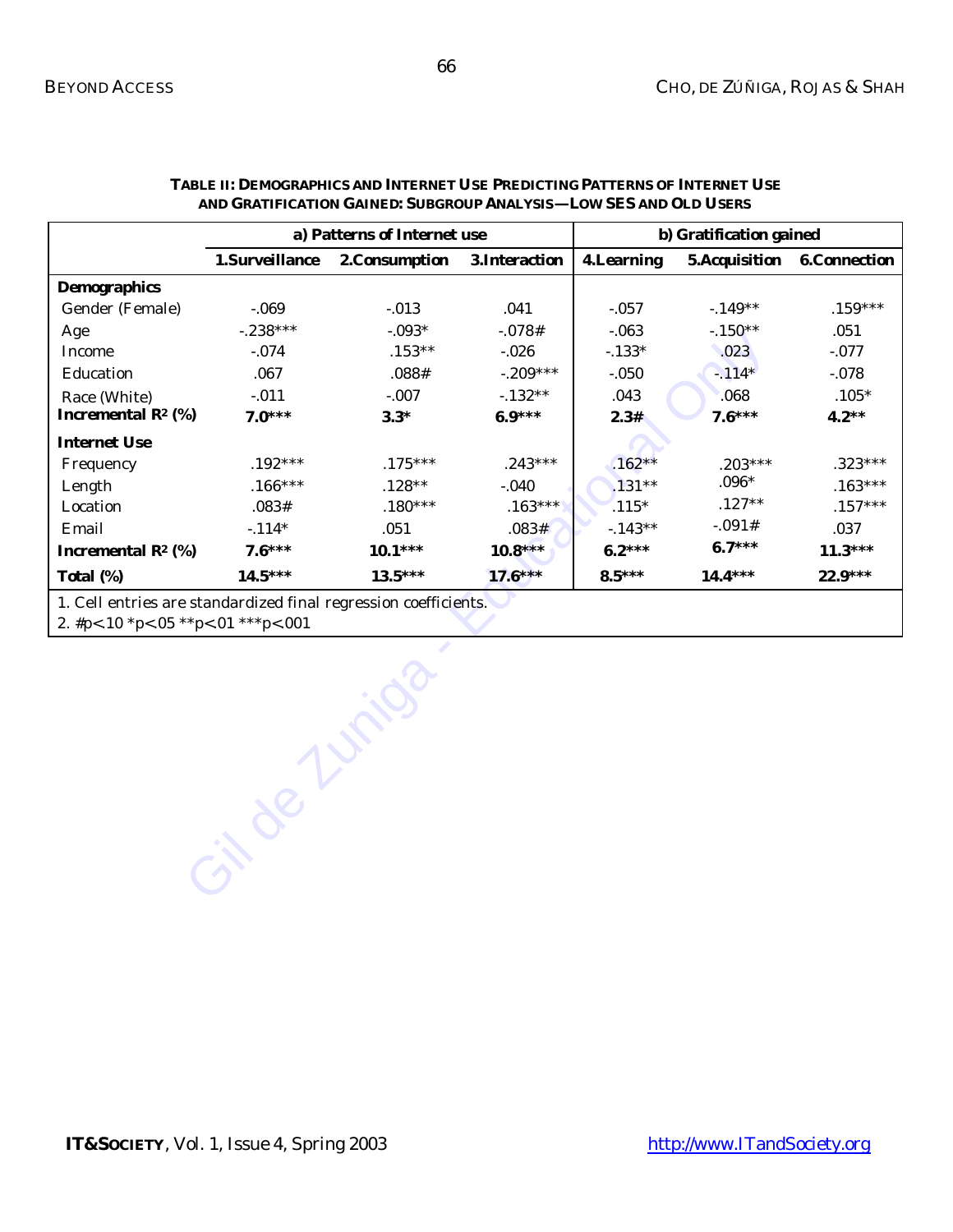|                                                                | a) Patterns of Internet Use |               |                |                   | b) Gratification Gained |                     |
|----------------------------------------------------------------|-----------------------------|---------------|----------------|-------------------|-------------------------|---------------------|
|                                                                | 1.Surveillance              | 2.Consumption | 3. Interaction | <b>4.Learning</b> | 5. Acquisition          | <b>6.Connection</b> |
| <b>Demographics</b>                                            |                             |               |                |                   |                         |                     |
| Gender (Female)                                                | $-.072#$                    | $.126**$      | $-0.019$       | $-.007$           | $-066$                  | $.112*$             |
| Age                                                            | $-0.056$                    | .014          | $-188***$      | $-.061$           | .009                    | $-.209***$          |
| Income                                                         | $-.005$                     | .058          | $-067$         | .096#             | $.205***$               | .006                |
| Education                                                      | $.172***$                   | .076          | $-.200***$     | $.127*$           | .007                    | $.129**$            |
| Race (White)                                                   | $-0.044$                    | .002          | $-0.056$       | $-.007$           | $-0.022$                | .073#               |
| Incremental $\mathbb{R}^2$ (%)                                 | $8.1***$                    | $3.0*$        | $10.2***$      | 2.4#              | $7.0**$                 | $8.4***$            |
| <b>Internet Use</b>                                            |                             |               |                |                   |                         |                     |
| Frequency                                                      | $.278***$                   | $.229***$     | $.148**$       | .085#             | $.252***$               | $.226***$           |
| Length                                                         | $.227***$                   | $.165***$     | .067           | .036              | .036                    | $-.067$             |
| Location                                                       | .036                        | $.246***$     | $.144**$       | .053              | $.127**$                | $.104*$             |
| Email                                                          | $-.030$                     | .002          | $.104*$        | $-0.019$          | $-.081#$                | $.179***$           |
| Incremental $\mathbb{R}^2$ (%)                                 | $15.1***$                   | $15.5***$     | $7.7***$       | 1.1               | $7.4***$                | $10.9***$           |
| Total (%)                                                      | $23.2***$                   | $18.5***$     | $17.9***$      | 3.5#              | $14.4***$               | $19.3***$           |
| 1. Cell entries are standardized final regression coefficients |                             |               |                |                   |                         |                     |
| 2. #p<.10 *p<.05 **p<.01 ***p<.001                             |                             |               |                |                   |                         |                     |
|                                                                |                             |               |                |                   |                         |                     |
|                                                                |                             |               |                |                   |                         |                     |
|                                                                |                             |               |                |                   |                         |                     |
|                                                                |                             |               |                |                   |                         |                     |
|                                                                |                             |               |                |                   |                         |                     |
|                                                                |                             |               |                |                   |                         |                     |
|                                                                |                             |               |                |                   |                         |                     |
|                                                                |                             |               |                |                   |                         |                     |
|                                                                |                             |               |                |                   |                         |                     |
|                                                                |                             |               |                |                   |                         |                     |

### **TABLE III: DEMOGRAPHICS AND INTERNET USE PREDICTING PATTERNS OF INTERNET USE AND GRATIFICATION GAINED: SUBGROUP ANALYSIS—HIGH SES AND YOUNG USERS**

**IT&SOCIETY**, Vol. 1, Issue 4, Spring 2003 <http://www.ITandSociety.org>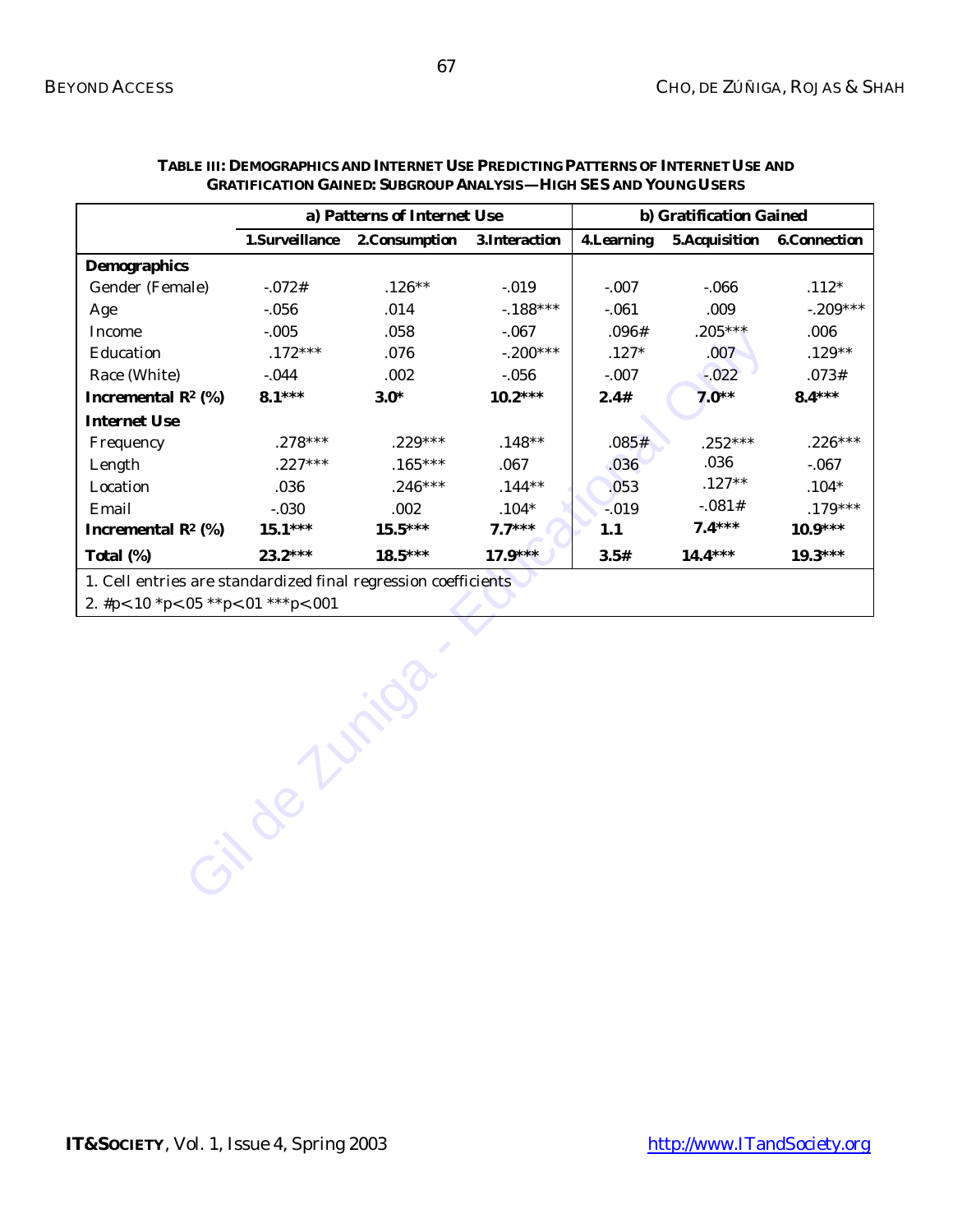|                                                                 | a) Patterns of Internet Use |                |                | b) Gratification Gained |                      |                     |
|-----------------------------------------------------------------|-----------------------------|----------------|----------------|-------------------------|----------------------|---------------------|
|                                                                 | 1.Surveillance              | 2. Consumption | 3. Interaction | <b>4.Learning</b>       | <b>5.Acquisition</b> | <b>6.Connection</b> |
| <b>Demographics</b>                                             |                             |                |                |                         |                      |                     |
| Gender (Female)                                                 | $-153**$                    | $-.009$        | .075#          | $-108**$                | $-127**$             | $.188***$           |
| Age                                                             | $-.209***$                  | $-.087*$       | $-0.017$       | $-.080*$                | $-0.034$             | $.099**$            |
| Income                                                          | .066#                       | $.162***$      | $-102*$        | $-.061$                 | $.116**$             | .050                |
| Education                                                       | .015                        | $.078*$        | $-.208***$     | $-0.048$                | $-.073#$             | .009                |
| Race (White)                                                    | $-.067#$                    | .039           | $-.096*$       | $-.097*$                | $-041$               | $-0.075*$           |
| Incremental $\mathbb{R}^2$ (%)                                  | $8.7***$                    | $6.9***$       | $5.0***$       | $2.4*$                  | $5.9***$             | $4.2***$            |
| <b>Internet Use</b>                                             |                             |                |                |                         |                      |                     |
| Frequency                                                       | $.189***$                   | $.105***$      | $.118**$       | .043                    | $.208***$            | $.152***$           |
| Length                                                          | $.167***$                   | $.250***$      | .037           | $.118**$                | .062                 | .037                |
| Location                                                        | .040                        | $.227***$      | $.178***$      | .083#                   | $.160***$            | $.257***$           |
| Email                                                           | $.146***$                   | $.144***$      | $.142***$      | $.099*$                 | $-0.006$             | $.116**$            |
| Incremental $\mathbb{R}^2$ (%)                                  | $11.4***$                   | $20.2***$      | $9.0***$       | $4.5***$                | $8.1***$             | $13.1***$           |
| Total (%)                                                       | $20.1***$                   | $27.1***$      | $14.0***$      | $6.9***$                | $14.0***$            | $17.4***$           |
| 1. Cell entries are standardized final regression coefficients. |                             |                |                |                         |                      |                     |
| 2. #p<.10 *p<.05 **p<.01 ***p<.001                              |                             |                |                |                         |                      |                     |
|                                                                 |                             |                |                |                         |                      |                     |
|                                                                 |                             |                |                |                         |                      |                     |
|                                                                 |                             |                |                |                         |                      |                     |
|                                                                 |                             |                |                |                         |                      |                     |
|                                                                 |                             |                |                |                         |                      |                     |
|                                                                 |                             |                |                |                         |                      |                     |
|                                                                 |                             |                |                |                         |                      |                     |
|                                                                 |                             |                |                |                         |                      |                     |
|                                                                 |                             |                |                |                         |                      |                     |
|                                                                 |                             |                |                |                         |                      |                     |
|                                                                 |                             |                |                |                         |                      |                     |

## **TABLE IV: DEMOGRAPHICS AND INTERNET USE PREDICTING PATTERNS OF INTERNET USE AND GRATIFICATION GAINED: SUBGROUP ANALYSIS—HIGH SES AND OLD USERS**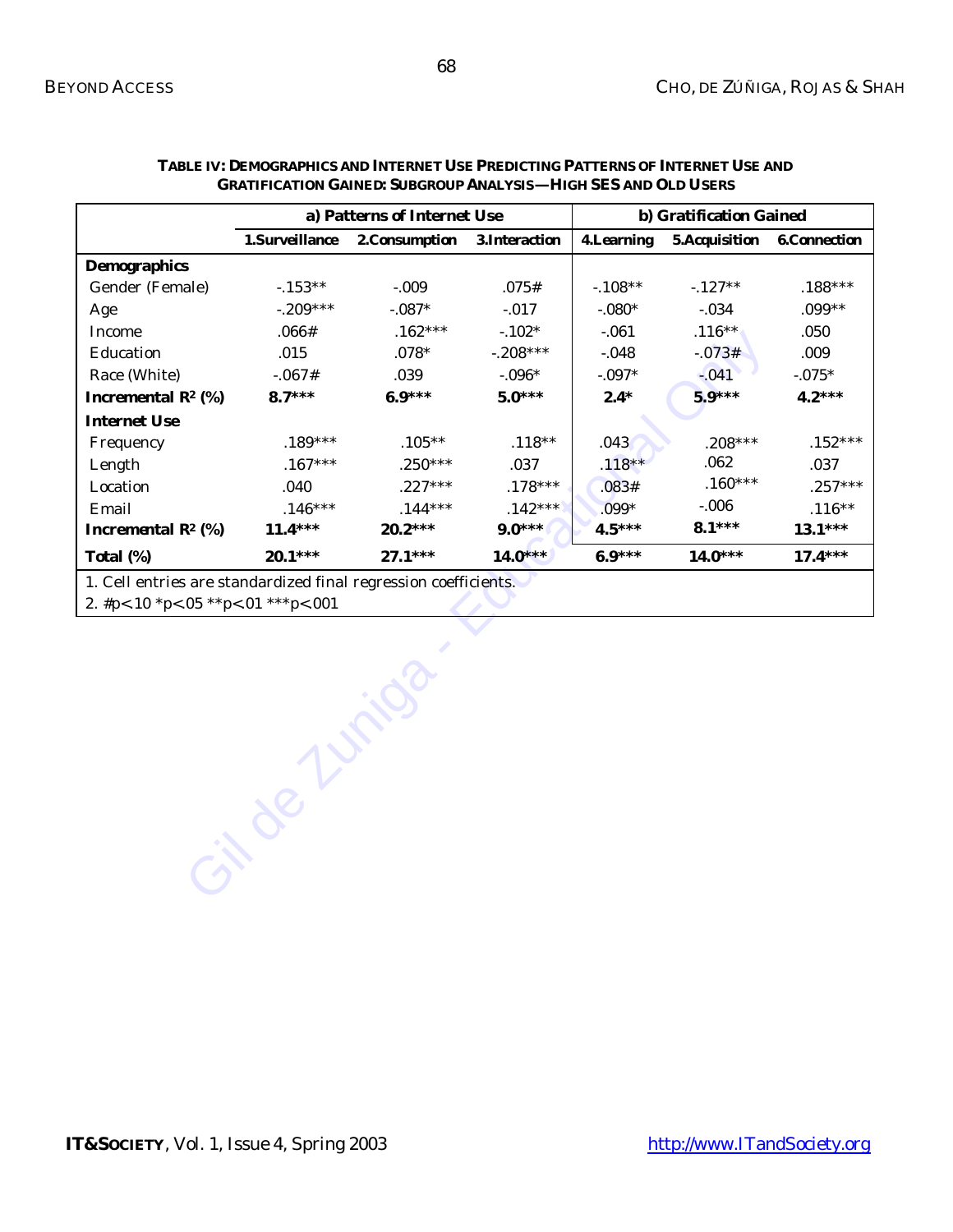## APPENDIX C:DIFFERENT MODELS FOR DIFFERENT SUBGROUPS

ociated with only social interaction over the Internet (β = .21, p < .001), with<br>egroup of young, high socio-economic status respondents, interaction use of<br>forgaroup of young, high socio-economic status respondents, int *Connection Gratification:* For the subgroup representing young, low socioeconomic status respondents, both consumptive  $(\beta = .18, p < .001)$  and interaction uses of the Internet  $\beta = .15$ , p < .001) were positive predictors of connection gratification among all Internet users. In this subgroup, the two types of Internet use uniquely explained 6 percent of total variance in connection gratification. For the older, low socio-economic status respondents, connection gratification was associated with only social interaction over the Internet ( $\beta = .21$ ,  $p < .001$ ), with 4 percent of total variance explained after taking controls into account. For the subgroup of young, high socio-economic status respondents, interaction use of the Internet is a single factor to explain connection gratification ( $\beta = .18$ ,  $p < .001$ ). In this model, 3 percent of variance in connection gratification was uniquely explained by the single factor. For the older, high socio-economic status respondents, connection gratification was also associated with interaction over the Internet  $\beta$  = .20, p < .001). A total of 4 percent of variance in connection gratification was explained. To summarize, findings indicate that social interaction over the Internet was a main factor explaining connection gratification across all subgroups. It is worth highlighting that consumptive use of the Internet was also strongly associated with connection gratification particularly in a subgroup representing young, low socio-economic status individuals. Thus, the significant relationship between consumptive use and connection gratification (β = .06, p < .001) in the initial analysis is driven by this particular subgroup.

*Learning Gratification:* For the subgroup representing young, low socioeconomic status people, both surveillance (β = .23, p < .001) and social interactive uses of the Internet  $\beta = .13$ , p < .001) were positive predictors of learning gratification, with 9 percent of total variance in learning gratification explained. An almost identical pattern was found in the older low socio-economic status subgroup: learning gratification was explained both by surveillance  $(\beta = .28, p <$ .001) and interaction use of the Internet ( $\beta = .12$ ,  $p < .001$ ) with 10 percent of total variance explained. In contrast, for the subgroup of young, high socio-economic status respondents, surveillance  $\beta = .30$ , p < .001) was a single predictor of learning gratification. In this model, 9 percent of variance in learning gratification was uniquely explained by this single factor. Similarly, for the older, high socio-economic status subgroup, learning gratification was explained by surveillance use only ( $\beta = .27$ ,  $p < .001$ ). A total of 8 percent of variance in learning gratification was explained by this factor. Overall, surveillance use of the Internet was the most important predictor of learning gratification across all subgroups. However, interaction over the Internet was also significantly related to learning for low socio-economic subgroups, regardless of age.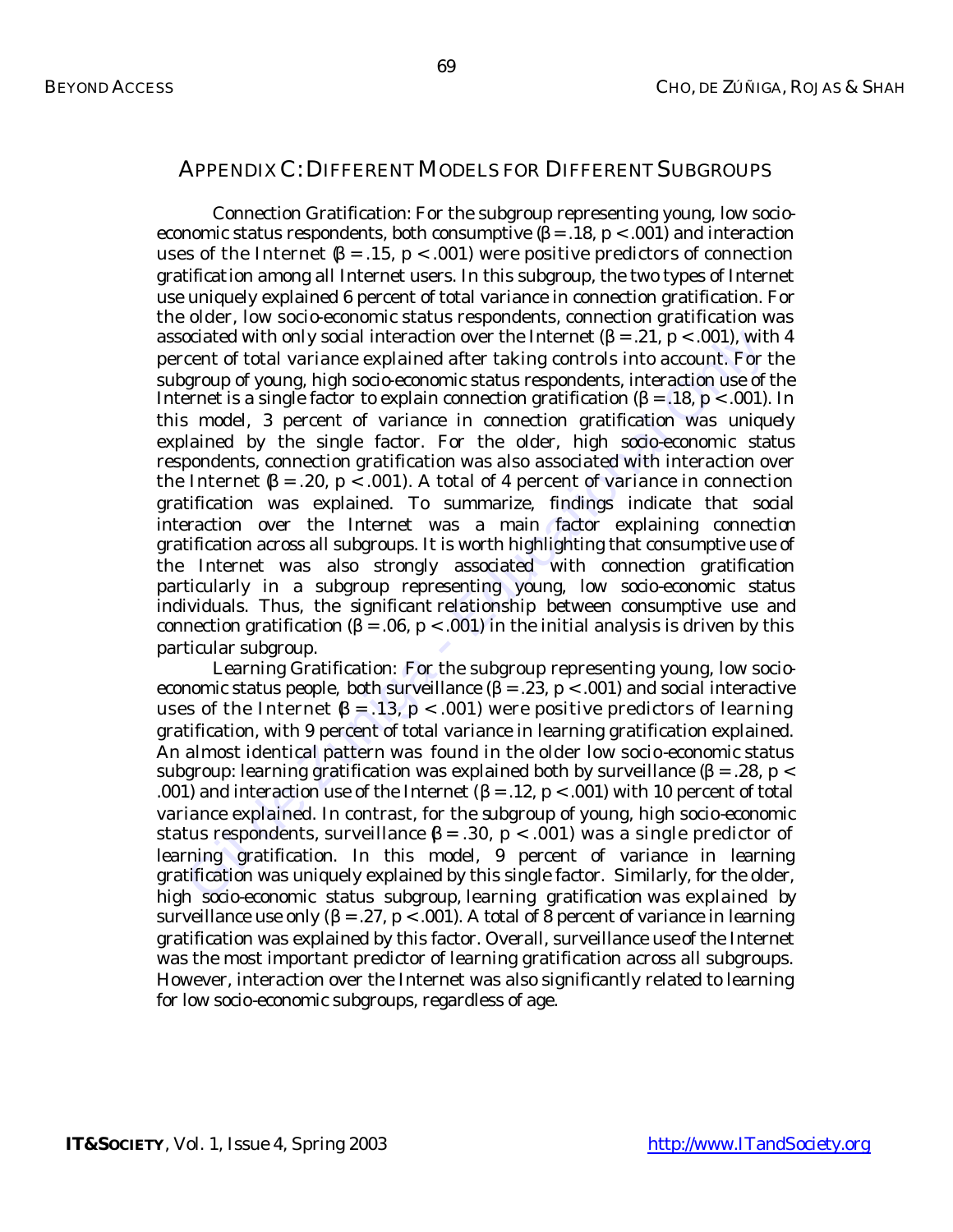

**FIGURE I: HIGH SES-OLD SUBGROUP MODEL OF INTERNET USE AND GRATIFICATION**

**FIGURE II: HIGH SES-YOUNG SUBGROUP MODEL OF INTERNET USE AND GRATIFICATION**

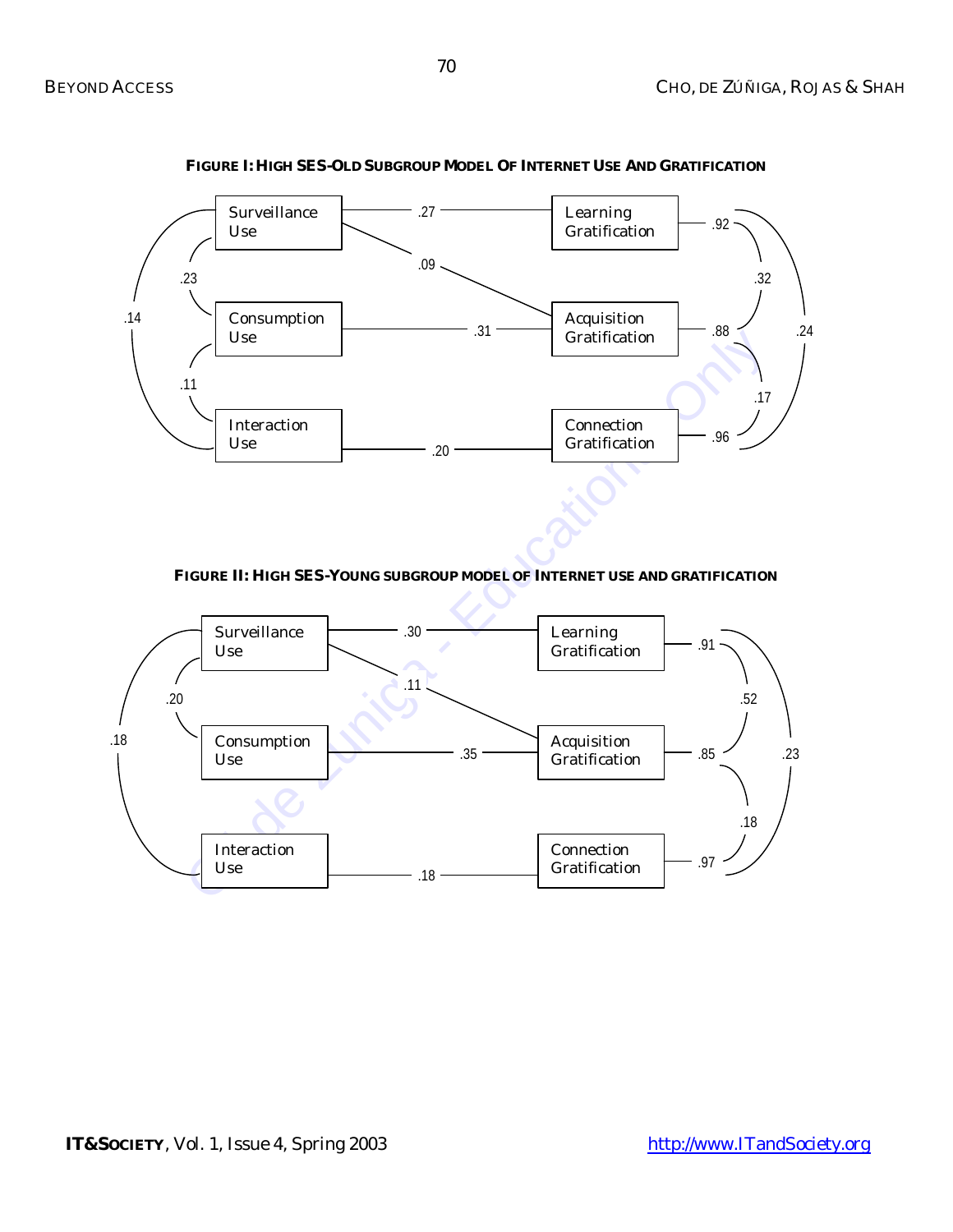

**FIGURE III: LOW SES-OLD SUBGROUP MODEL OFINTERNET USE AND GRATIFICATION**

**FIGURE IV: LOW SES-YOUNG SUBGROUP MODEL OF INTERNET USE AND GRATIFICATION**